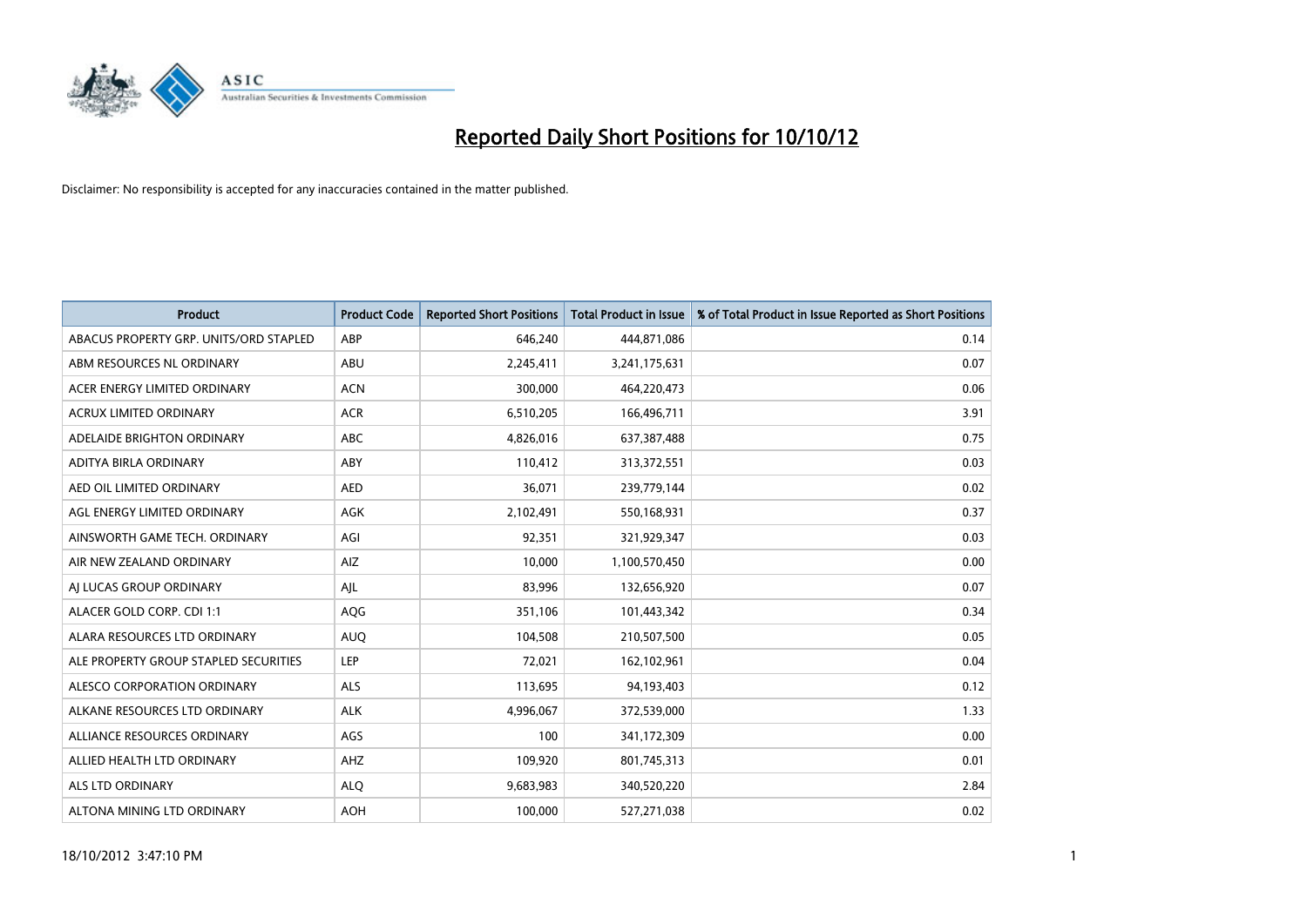

| <b>Product</b>                          | <b>Product Code</b> | <b>Reported Short Positions</b> | Total Product in Issue | % of Total Product in Issue Reported as Short Positions |
|-----------------------------------------|---------------------|---------------------------------|------------------------|---------------------------------------------------------|
| ALUMINA LIMITED ORDINARY                | <b>AWC</b>          | 218,211,586                     | 2,440,196,187          | 8.93                                                    |
| AMCOM TELECOMM. ORDINARY                | <b>AMM</b>          | 103,800                         | 244,541,792            | 0.04                                                    |
| AMCOR LIMITED ORDINARY                  | <b>AMC</b>          | 5,187,587                       | 1,206,684,923          | 0.42                                                    |
| AMP LIMITED ORDINARY                    | AMP                 | 7,268,080                       | 2,894,931,180          | 0.22                                                    |
| AMPELLA MINING ORDINARY                 | <b>AMX</b>          | 5,187,486                       | 246,800,493            | 2.09                                                    |
| ANGLOGOLD ASHANTI CDI 5:1               | AGG                 | 1,000                           | 89,207,765             | 0.00                                                    |
| ANSELL LIMITED ORDINARY                 | <b>ANN</b>          | 4,213,993                       | 130,745,985            | 3.23                                                    |
| ANTARES ENERGY LTD ORDINARY             | AZZ                 | 531,069                         | 257,000,000            | 0.20                                                    |
| ANZ BANKING GRP LTD ORDINARY            | ANZ                 | 9,830,837                       | 2,717,324,826          | 0.35                                                    |
| ANZ BANKING GRP LTD PREF SHARE CPS1     | ANZPB               | 2,500                           | 10,812,124             | 0.02                                                    |
| APA GROUP STAPLED SECURITIES            | <b>APA</b>          | 40,882,396                      | 651,633,068            | 6.28                                                    |
| APN NEWS & MEDIA ORDINARY               | <b>APN</b>          | 12,645,426                      | 661,526,586            | 1.91                                                    |
| AQUARIUS PLATINUM. ORDINARY             | <b>AOP</b>          | 13,488,349                      | 486,851,336            | 2.78                                                    |
| AQUILA RESOURCES ORDINARY               | <b>AQA</b>          | 7,242,200                       | 411,804,442            | 1.76                                                    |
| ARAFURA RESOURCE LTD ORDINARY           | <b>ARU</b>          | 5,221,403                       | 396,004,144            | 1.32                                                    |
| ARB CORPORATION ORDINARY                | <b>ARP</b>          | 74,846                          | 72,481,302             | 0.11                                                    |
| ARDENT LEISURE GROUP STAPLED SECURITIES | AAD                 | 135,414                         | 380, 315, 114          | 0.03                                                    |
| ARISTOCRAT LEISURE ORDINARY             | <b>ALL</b>          | 20,696,099                      | 551,418,047            | 3.75                                                    |
| <b>ARRIUM LTD ORDINARY</b>              | ARI                 | 8,150,324                       | 1,345,665,626          | 0.59                                                    |
| ASCIANO LIMITED ORDINARY                | <b>AIO</b>          | 5,123,375                       | 975,385,664            | 0.52                                                    |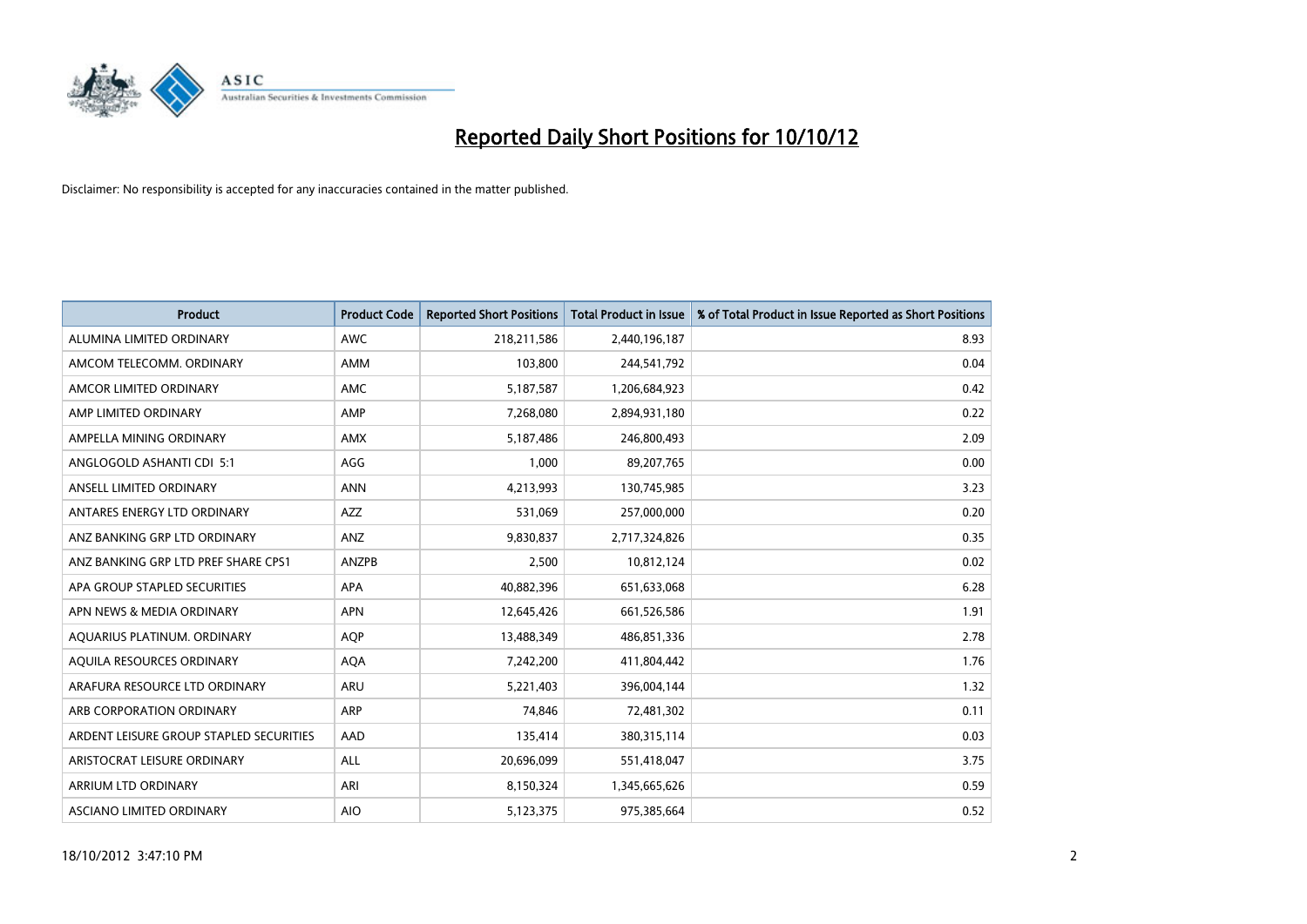

| <b>Product</b>                          | <b>Product Code</b> | <b>Reported Short Positions</b> | <b>Total Product in Issue</b> | % of Total Product in Issue Reported as Short Positions |
|-----------------------------------------|---------------------|---------------------------------|-------------------------------|---------------------------------------------------------|
| ASG GROUP LIMITED ORDINARY              | <b>ASZ</b>          | 907,324                         | 177, 187, 512                 | 0.51                                                    |
| ASPEN GROUP ORD/UNITS STAPLED           | APZ                 | 11,756,712                      | 919,773,033                   | 1.28                                                    |
| ASPIRE MINING LTD ORDINARY              | <b>AKM</b>          | 270,265                         | 620,594,556                   | 0.04                                                    |
| ASTRO JAP PROP GROUP STAPLED SECURITIES | AJA                 | 4,686                           | 58,445,002                    | 0.01                                                    |
| ASX LIMITED ORDINARY                    | <b>ASX</b>          | 3,521,853                       | 175,136,729                   | 2.00                                                    |
| ATLAS IRON LIMITED ORDINARY             | AGO                 | 14,388,259                      | 904,805,993                   | 1.58                                                    |
| <b>AURORA OIL &amp; GAS ORDINARY</b>    | <b>AUT</b>          | 7,308,891                       | 447,885,778                   | 1.61                                                    |
| <b>AUSDRILL LIMITED ORDINARY</b>        | <b>ASL</b>          | 5,039,508                       | 304,697,288                   | 1.64                                                    |
| AUSENCO LIMITED ORDINARY                | AAX                 | 738,573                         | 123,872,665                   | 0.59                                                    |
| AUSGOLD LIMITED ORDINARY                | <b>AUC</b>          | 64,993                          | 153,882,750                   | 0.04                                                    |
| <b>AUSTAL LIMITED ORDINARY</b>          | ASB                 | 142,335                         | 190,674,573                   | 0.07                                                    |
| <b>AUSTIN ENGINEERING ORDINARY</b>      | <b>ANG</b>          | 257,652                         | 72,314,403                    | 0.36                                                    |
| AUSTRALAND PROPERTY STAPLED SECURITY    | <b>ALZ</b>          | 408,899                         | 576,846,597                   | 0.07                                                    |
| AUSTRALIAN AGRICULT, ORDINARY           | AAC                 | 449,031                         | 312,905,085                   | 0.14                                                    |
| AUSTRALIAN INFRASTR, UNITS/ORDINARY     | <b>AIX</b>          | 3,078,290                       | 620,733,944                   | 0.51                                                    |
| AUSTRALIAN PHARM. ORDINARY              | API                 | 211,873                         | 488,115,883                   | 0.05                                                    |
| AUTOMOTIVE HOLDINGS ORDINARY            | AHE                 | 56,208                          | 260,579,682                   | 0.02                                                    |
| AVJENNINGS LIMITED ORDINARY             | <b>AVJ</b>          | 175,001                         | 274,588,694                   | 0.06                                                    |
| AWE LIMITED ORDINARY                    | <b>AWE</b>          | 2,498,389                       | 521,871,941                   | 0.47                                                    |
| AZIMUTH RES LTD ORDINARY                | <b>AZH</b>          | 905.957                         | 419,564,886                   | 0.22                                                    |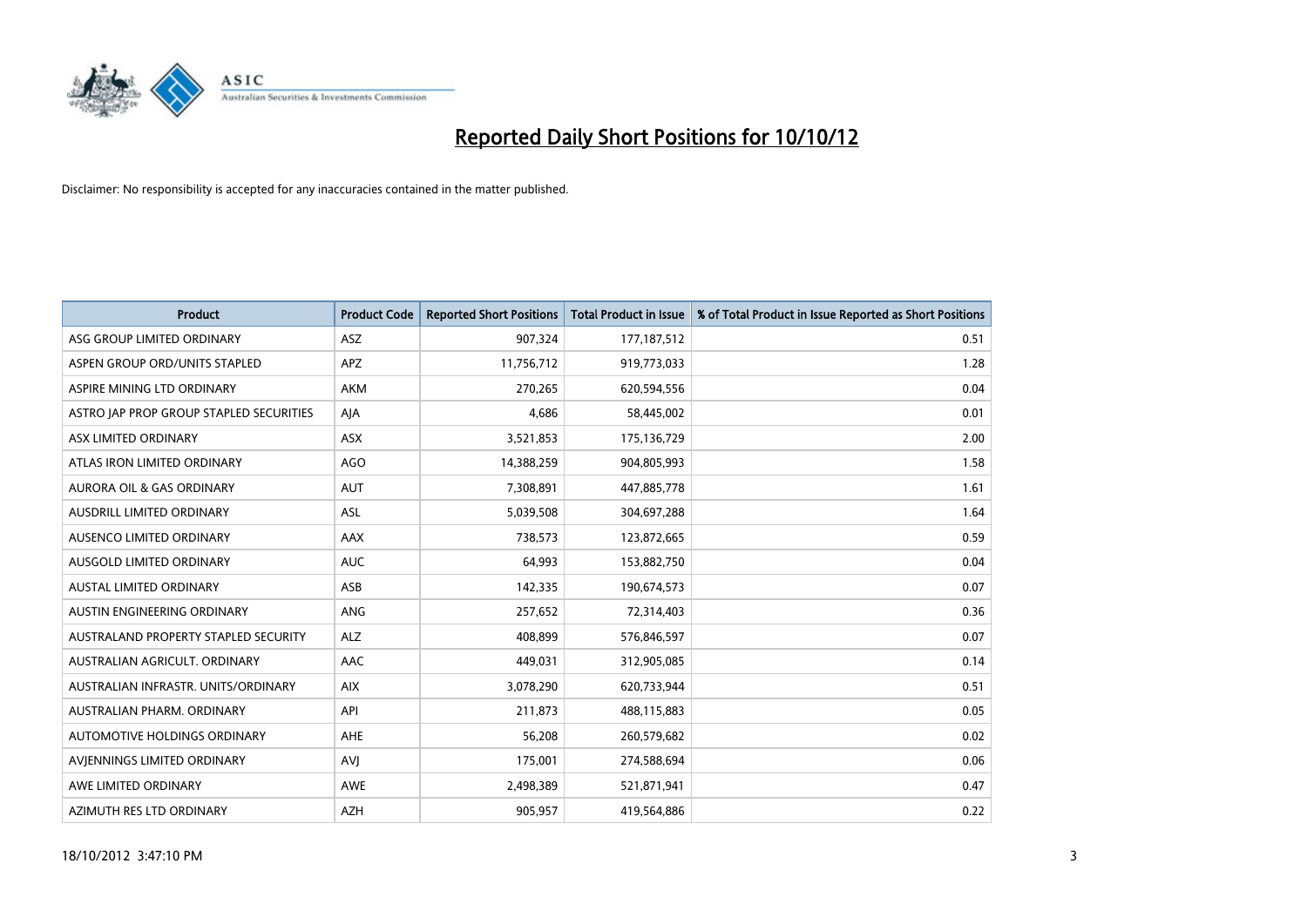

| <b>Product</b>                       | <b>Product Code</b> | <b>Reported Short Positions</b> | <b>Total Product in Issue</b> | % of Total Product in Issue Reported as Short Positions |
|--------------------------------------|---------------------|---------------------------------|-------------------------------|---------------------------------------------------------|
| <b>BANDANNA ENERGY ORDINARY</b>      | <b>BND</b>          | 6,204,282                       | 528,481,199                   | 1.18                                                    |
| BANK OF QUEENSLAND. ORDINARY         | <b>BOQ</b>          | 8,733,029                       | 308,797,224                   | 2.81                                                    |
| <b>BANNERMAN RESOURCES ORDINARY</b>  | <b>BMN</b>          | 10,000                          | 302,069,772                   | 0.00                                                    |
| <b>BASE RES LIMITED ORDINARY</b>     | <b>BSE</b>          | 833,085                         | 460,440,029                   | 0.18                                                    |
| <b>BATHURST RESOURCES ORDINARY</b>   | <b>BTU</b>          | 41,353,580                      | 696,747,997                   | 5.93                                                    |
| <b>BC IRON LIMITED ORDINARY</b>      | <b>BCI</b>          | 160,040                         | 103,861,000                   | 0.15                                                    |
| <b>BEACH ENERGY LIMITED ORDINARY</b> | <b>BPT</b>          | 18,725,763                      | 1,262,940,447                 | 1.47                                                    |
| BEADELL RESOURCE LTD ORDINARY        | <b>BDR</b>          | 14,514,258                      | 724,704,752                   | 2.00                                                    |
| BENDIGO AND ADELAIDE ORDINARY        | <b>BEN</b>          | 9,632,746                       | 402,272,536                   | 2.38                                                    |
| BERKELEY RESOURCES ORDINARY          | <b>BKY</b>          | 189,098                         | 179,393,273                   | 0.11                                                    |
| <b>BHP BILLITON LIMITED ORDINARY</b> | <b>BHP</b>          | 8,796,478                       | 3,211,691,105                 | 0.24                                                    |
| <b>BILLABONG ORDINARY</b>            | <b>BBG</b>          | 5,802,318                       | 478,944,292                   | 1.19                                                    |
| <b>BIOTA HOLDINGS ORDINARY</b>       | <b>BTA</b>          | 1,177,903                       | 182,763,651                   | 0.64                                                    |
| <b>BLACKMORES LIMITED ORDINARY</b>   | <b>BKL</b>          | 7,001                           | 16,781,975                    | 0.04                                                    |
| <b>BLACKTHORN RESOURCES ORDINARY</b> | <b>BTR</b>          | 220,355                         | 164,285,950                   | 0.13                                                    |
| BLUESCOPE STEEL LTD ORDINARY         | <b>BSL</b>          | 21,430,040                      | 3,349,185,247                 | 0.63                                                    |
| <b>BOART LONGYEAR ORDINARY</b>       | <b>BLY</b>          | 5,215,667                       | 461,163,412                   | 1.11                                                    |
| BORAL LIMITED. ORDINARY              | <b>BLD</b>          | 46,053,614                      | 766,235,816                   | 5.99                                                    |
| <b>BRADKEN LIMITED ORDINARY</b>      | <b>BKN</b>          | 5,686,615                       | 169,240,662                   | 3.38                                                    |
| <b>BRAMBLES LIMITED ORDINARY</b>     | <b>BXB</b>          | 6,824,732                       | 1,555,208,275                 | 0.43                                                    |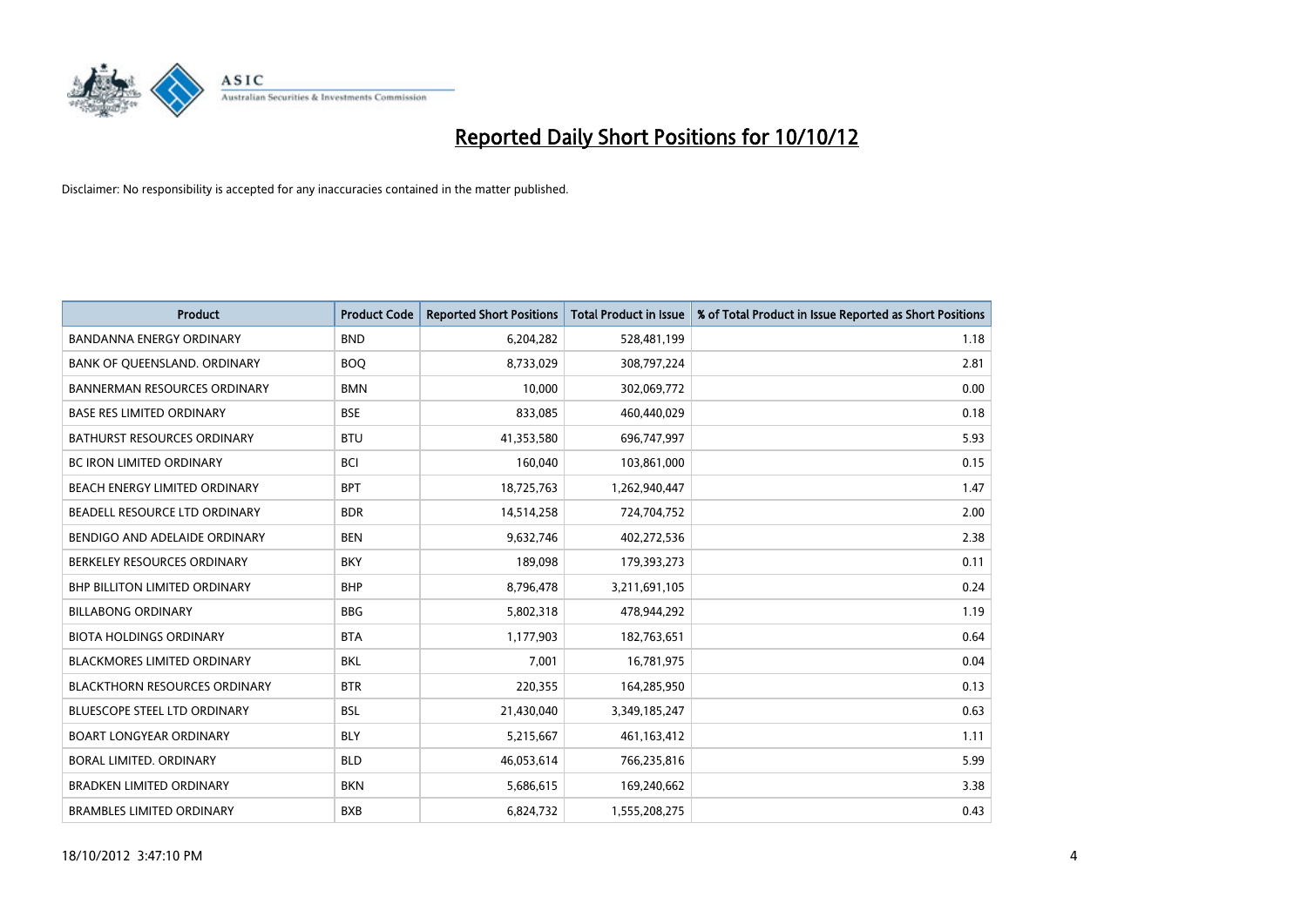

| <b>Product</b>                          | <b>Product Code</b> | <b>Reported Short Positions</b> | Total Product in Issue | % of Total Product in Issue Reported as Short Positions |
|-----------------------------------------|---------------------|---------------------------------|------------------------|---------------------------------------------------------|
| <b>BREVILLE GROUP LTD ORDINARY</b>      | <b>BRG</b>          | 22,095                          | 130,095,322            | 0.01                                                    |
| BRICKWORKS LIMITED ORDINARY             | <b>BKW</b>          | 75,101                          | 147,818,132            | 0.05                                                    |
| BT INVESTMENT MNGMNT ORDINARY           | <b>BTT</b>          | 389,643                         | 267,906,977            | 0.14                                                    |
| BUCCANEER ENERGY LTD ORDINARY           | <b>BCC</b>          | 2,740,000                       | 1,321,445,371          | 0.21                                                    |
| <b>BURU ENERGY ORDINARY</b>             | <b>BRU</b>          | 11,409,102                      | 265,577,599            | 4.30                                                    |
| <b>BWP TRUST ORDINARY UNITS</b>         | <b>BWP</b>          | 4,889,481                       | 533,645,790            | 0.90                                                    |
| CABCHARGE AUSTRALIA ORDINARY            | CAB                 | 4,626,074                       | 120,430,683            | 3.83                                                    |
| <b>CALIBRE GROUP LTD ORDINARY</b>       | <b>CGH</b>          | 252,799                         | 293,192,506            | 0.09                                                    |
| <b>CALTEX AUSTRALIA ORDINARY</b>        | <b>CTX</b>          | 3,389,877                       | 270,000,000            | 1.25                                                    |
| CAPE LAMBERT RES LTD ORDINARY           | <b>CFE</b>          | 455,675                         | 689,108,792            | 0.07                                                    |
| CARABELLA RES LTD ORDINARY              | <b>CLR</b>          | 89,405                          | 133,642,797            | 0.07                                                    |
| <b>CARBON ENERGY ORDINARY</b>           | <b>CNX</b>          | 48,071                          | 776,306,566            | 0.01                                                    |
| <b>CARDNO LIMITED ORDINARY</b>          | <b>CDD</b>          | 2,733,795                       | 138,578,044            | 1.97                                                    |
| CARNARVON PETROLEUM ORDINARY            | <b>CVN</b>          | 3,273,888                       | 694,644,634            | 0.47                                                    |
| CARSALES.COM LTD ORDINARY               | <b>CRZ</b>          | 11,690,046                      | 235,089,159            | 4.98                                                    |
| CENTRO RETAIL AUST ORD/UNIT STAPLED SEC | <b>CRF</b>          | 17,271,384                      | 1,427,391,696          | 1.20                                                    |
| <b>CERAMIC FUEL CELLS ORDINARY</b>      | <b>CFU</b>          | 275                             | 1,558,731,320          | 0.00                                                    |
| CFS RETAIL TRUST GRP STAPLED SECURITIES | <b>CFX</b>          | 49,419,251                      | 2,828,495,659          | 1.74                                                    |
| CHALLENGER DIV.PRO. STAPLED UNITS       | <b>CDI</b>          | 19,082                          | 214,101,013            | 0.01                                                    |
| <b>CHALLENGER LIMITED ORDINARY</b>      | CGF                 | 8.669.401                       | 544,652,710            | 1.58                                                    |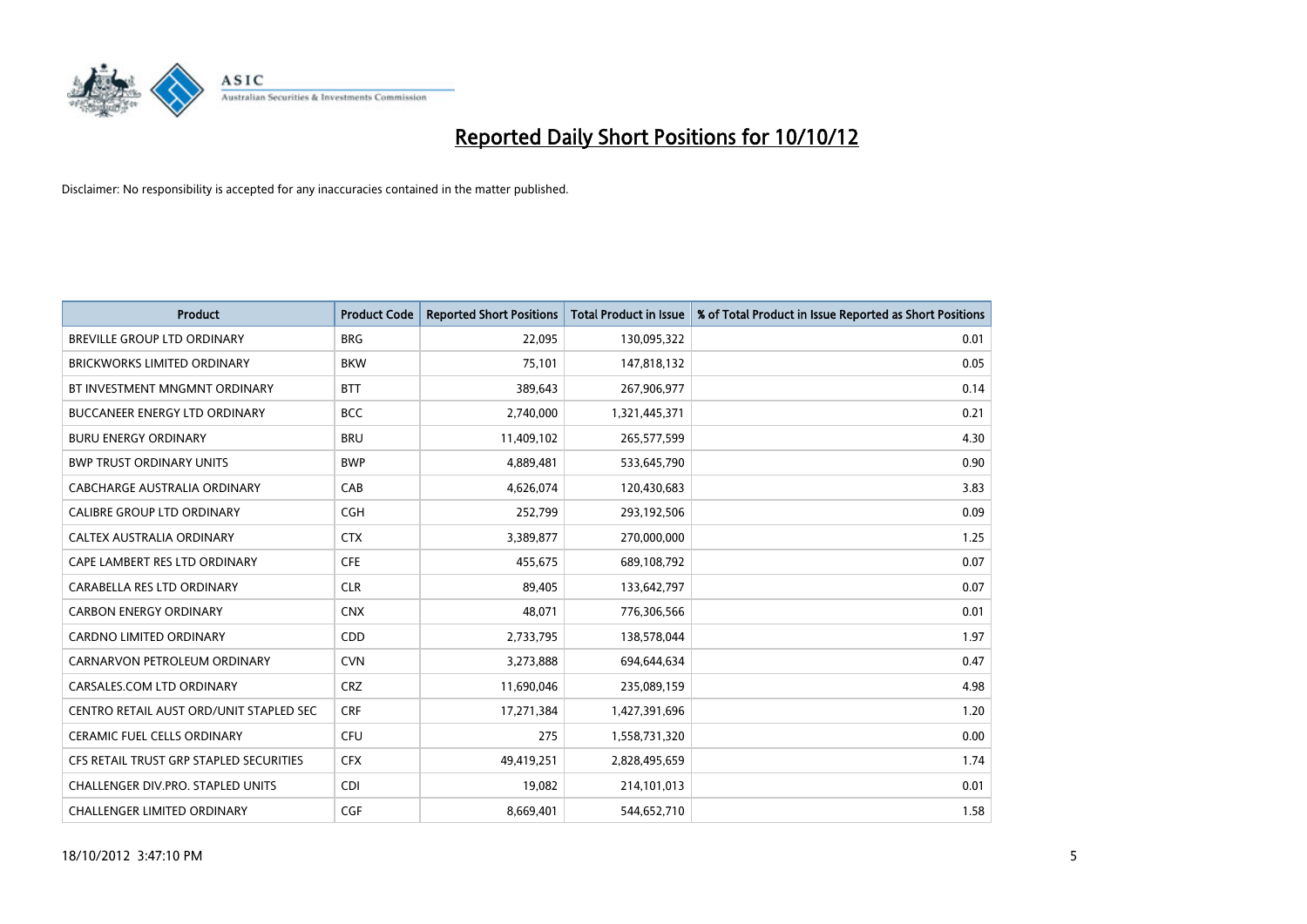

| <b>Product</b>                          | <b>Product Code</b> | <b>Reported Short Positions</b> | Total Product in Issue | % of Total Product in Issue Reported as Short Positions |
|-----------------------------------------|---------------------|---------------------------------|------------------------|---------------------------------------------------------|
| CHARTER HALL GROUP STAPLED US PROHIBIT. | <b>CHC</b>          | 438,282                         | 298,684,347            | 0.13                                                    |
| <b>CHARTER HALL RETAIL UNITS</b>        | <b>CQR</b>          | 1,769,838                       | 299,628,571            | 0.59                                                    |
| <b>CHORUS LIMITED ORDINARY</b>          | <b>CNU</b>          | 859,369                         | 385,082,123            | 0.22                                                    |
| CITIGOLD CORP LTD ORDINARY              | <b>CTO</b>          | 1,055,317                       | 1,238,622,051          | 0.09                                                    |
| <b>CLOUGH LIMITED ORDINARY</b>          | <b>CLO</b>          | 173,132                         | 773,989,006            | 0.02                                                    |
| <b>CNPR GRP UNITS/ORD STAPLED</b>       | <b>CNP</b>          | 2,537                           | 972,414,514            | 0.00                                                    |
| COAL OF AFRICA LTD ORDINARY             | <b>CZA</b>          | 90,137                          | 800,951,034            | 0.01                                                    |
| <b>COALSPUR MINES LTD ORDINARY</b>      | <b>CPL</b>          | 12,775,725                      | 620,729,899            | 2.07                                                    |
| COBAR CONSOLIDATED ORDINARY             | CCU                 | 20,000                          | 230,908,871            | 0.01                                                    |
| COCA-COLA AMATIL ORDINARY               | <b>CCL</b>          | 4,911,103                       | 761,319,007            | 0.61                                                    |
| <b>COCHLEAR LIMITED ORDINARY</b>        | <b>COH</b>          | 4,659,177                       | 56,972,605             | 8.16                                                    |
| COCKATOO COAL ORDINARY                  | <b>COK</b>          | 13,880,143                      | 1,016,746,908          | 1.36                                                    |
| <b>COLLINS FOODS LTD ORDINARY</b>       | <b>CKF</b>          | 23,670                          | 93,000,003             | 0.03                                                    |
| COMMONWEALTH BANK, ORDINARY             | <b>CBA</b>          | 15,220,093                      | 1,592,154,780          | 0.91                                                    |
| <b>COMMONWEALTH PROP ORDINARY UNITS</b> | <b>CPA</b>          | 18,010,691                      | 2,347,003,413          | 0.76                                                    |
| <b>COMPASS RESOURCES ORDINARY</b>       | <b>CMR</b>          | 7,472                           | 1,403,744,100          | 0.00                                                    |
| COMPUTERSHARE LTD ORDINARY              | <b>CPU</b>          | 8,510,760                       | 555,664,059            | 1.53                                                    |
| CONSOLIDATED MEDIA, ORDINARY            | <b>CMI</b>          | 60,398                          | 561,834,996            | 0.01                                                    |
| CONTINENTAL COAL LTD ORDINARY           | <b>CCC</b>          | 983                             | 445,894,046            | 0.00                                                    |
| COOPER ENERGY LTD ORDINARY              | <b>COE</b>          | 555,345                         | 328,694,257            | 0.16                                                    |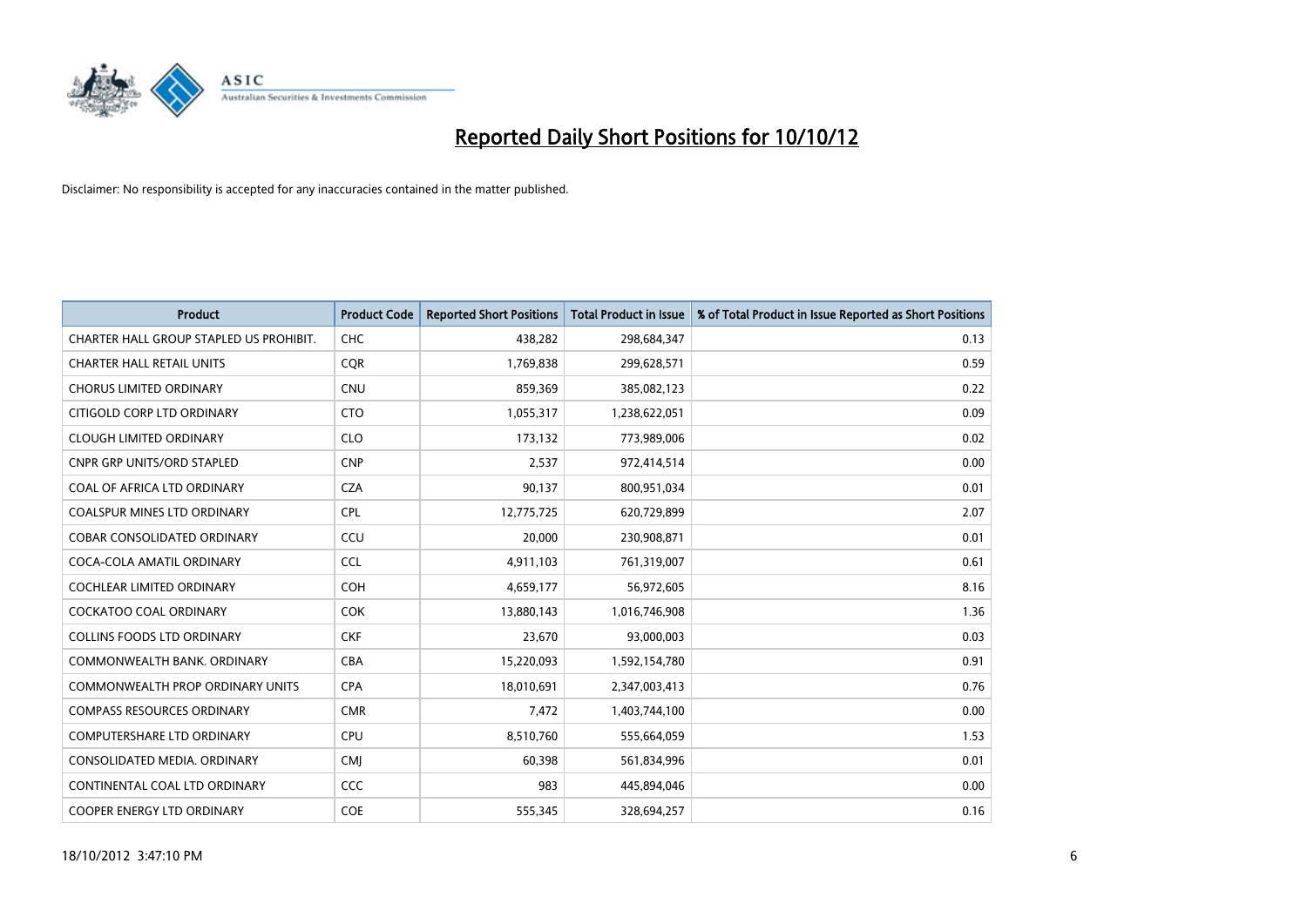

| <b>Product</b>                          | <b>Product Code</b> | <b>Reported Short Positions</b> | <b>Total Product in Issue</b> | % of Total Product in Issue Reported as Short Positions |
|-----------------------------------------|---------------------|---------------------------------|-------------------------------|---------------------------------------------------------|
| <b>CREDIT CORP GROUP ORDINARY</b>       | <b>CCP</b>          | 39,946                          | 45,932,899                    | 0.09                                                    |
| <b>CROMWELL PROP STAPLED SECURITIES</b> | <b>CMW</b>          | 106,382                         | 1,205,202,714                 | 0.01                                                    |
| <b>CROWN LIMITED ORDINARY</b>           | <b>CWN</b>          | 7,331,355                       | 728,394,185                   | 1.00                                                    |
| <b>CSG LIMITED ORDINARY</b>             | CSV                 | 786,345                         | 282,567,499                   | 0.27                                                    |
| <b>CSL LIMITED ORDINARY</b>             | <b>CSL</b>          | 3,099,778                       | 502,463,783                   | 0.61                                                    |
| <b>CSR LIMITED ORDINARY</b>             | <b>CSR</b>          | 44,485,739                      | 506,000,315                   | 8.76                                                    |
| <b>CUDECO LIMITED ORDINARY</b>          | <b>CDU</b>          | 4,704,380                       | 188,343,961                   | 2.51                                                    |
| <b>CUE ENERGY RESOURCE ORDINARY</b>     | <b>CUE</b>          | 24,777                          | 698,119,720                   | 0.00                                                    |
| DART ENERGY LTD ORDINARY                | <b>DTE</b>          | 16,299,610                      | 812,740,406                   | 2.00                                                    |
| DATA#3 LIMITED ORDINARY                 | <b>DTL</b>          | 50,010                          | 153,974,950                   | 0.03                                                    |
| DAVID JONES LIMITED ORDINARY            | <b>DIS</b>          | 48,210,058                      | 528,655,600                   | 9.10                                                    |
| <b>DECMIL GROUP LIMITED ORDINARY</b>    | <b>DCG</b>          | 906,920                         | 167,567,757                   | 0.55                                                    |
| DEXUS PROPERTY GROUP STAPLED UNITS      | <b>DXS</b>          | 10,419,070                      | 4,839,024,176                 | 0.20                                                    |
| DISCOVERY METALS LTD ORDINARY           | <b>DML</b>          | 8,693,993                       | 484,771,941                   | 1.79                                                    |
| DOMINO PIZZA ENTERPR ORDINARY           | <b>DMP</b>          | 508,691                         | 70,092,674                    | 0.72                                                    |
| DORAY MINERALS LTD ORDINARY             | <b>DRM</b>          | 261,187                         | 81,626,525                    | 0.32                                                    |
| DOWNER EDI LIMITED ORDINARY             | <b>DOW</b>          | 10,426,060                      | 429,100,296                   | 2.42                                                    |
| DRILLSEARCH ENERGY ORDINARY             | <b>DLS</b>          | 2,249,128                       | 386,468,803                   | 0.59                                                    |
| DUET GROUP STAPLED US PROHIBIT.         | <b>DUE</b>          | 6,754,262                       | 1,116,638,606                 | 0.60                                                    |
| DULUXGROUP LIMITED ORDINARY             | <b>DLX</b>          | 10,227,954                      | 368,984,902                   | 2.79                                                    |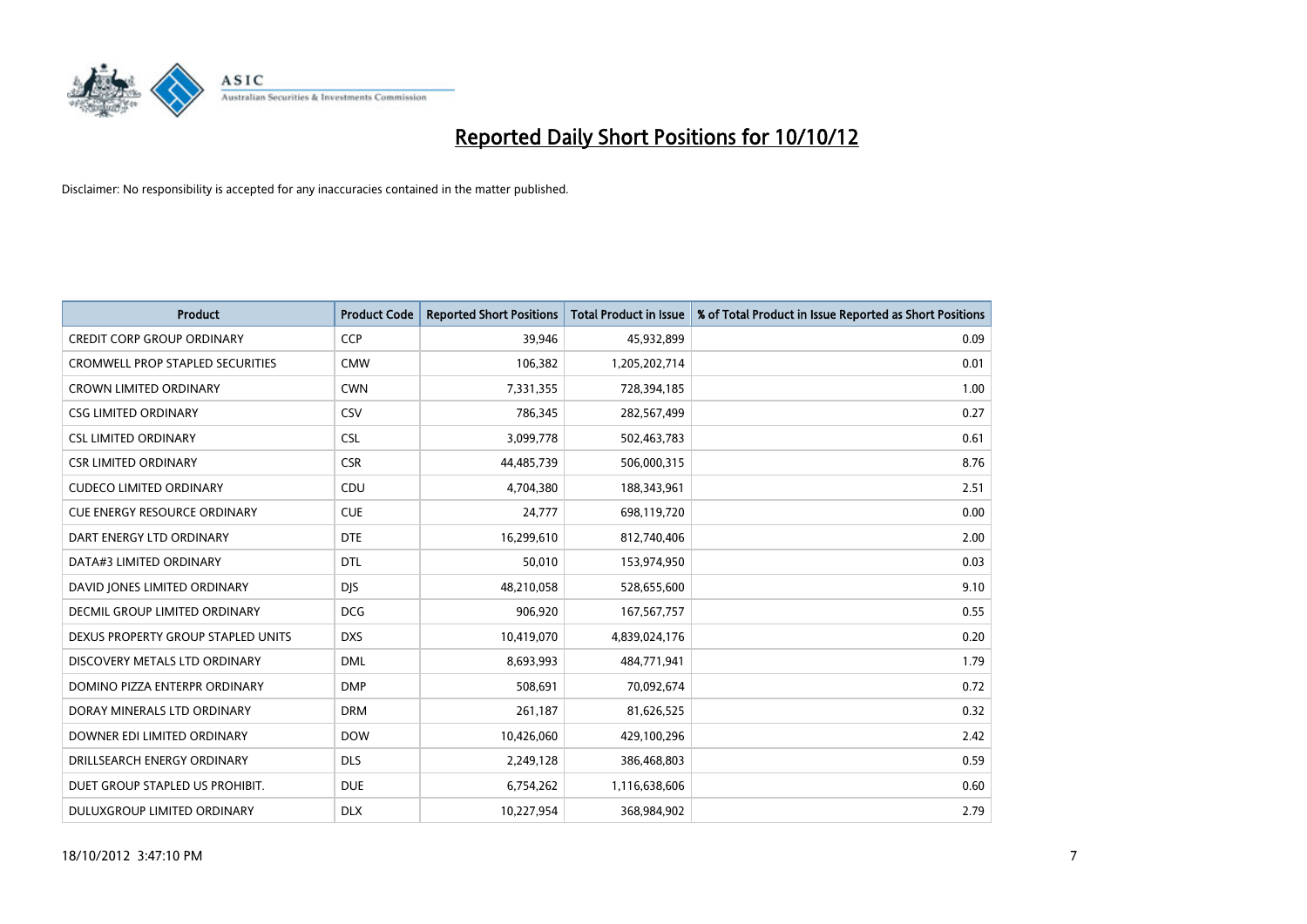

| <b>Product</b>                        | <b>Product Code</b> | <b>Reported Short Positions</b> | <b>Total Product in Issue</b> | % of Total Product in Issue Reported as Short Positions |
|---------------------------------------|---------------------|---------------------------------|-------------------------------|---------------------------------------------------------|
| <b>DWS LTD ORDINARY</b>               | <b>DWS</b>          |                                 | 132,362,763                   | 0.00                                                    |
| ECHO ENTERTAINMENT ORDINARY           | EGP                 | 12,014,127                      | 825,672,730                   | 1.44                                                    |
| ELDERS LIMITED ORDINARY               | <b>ELD</b>          | 17,620,578                      | 448,598,480                   | 3.93                                                    |
| ELEMENTAL MINERALS ORDINARY           | <b>ELM</b>          | 91,387                          | 243,614,280                   | 0.03                                                    |
| ELEMENTOS LIMITED ORDINARY            | <b>ELT</b>          | 16                              | 118,358,376                   | 0.00                                                    |
| <b>EMECO HOLDINGS ORDINARY</b>        | <b>EHL</b>          | 4,644,034                       | 631,237,586                   | 0.73                                                    |
| <b>ENDEAVOUR MIN CORP CDI 1:1</b>     | <b>EVR</b>          | 205,809                         | 124,063,901                   | 0.16                                                    |
| ENERGY RESOURCES ORDINARY 'A'         | <b>ERA</b>          | 6,902,333                       | 517,725,062                   | 1.33                                                    |
| <b>ENERGY WORLD CORPOR. ORDINARY</b>  | <b>EWC</b>          | 20,869,807                      | 1,734,166,672                 | 1.22                                                    |
| <b>ENVESTRA LIMITED ORDINARY</b>      | <b>ENV</b>          | 16,811,746                      | 1,572,392,111                 | 1.05                                                    |
| EQUATORIAL RES LTD ORDINARY           | EQX                 | 116,597                         | 117,235,353                   | 0.09                                                    |
| EVOLUTION MINING LTD ORDINARY         | <b>EVN</b>          | 1,292,703                       | 707,605,713                   | 0.18                                                    |
| FAIRFAX MEDIA LTD ORDINARY            | <b>FXJ</b>          | 319,301,536                     | 2,351,955,725                 | 13.57                                                   |
| <b>FAR LTD ORDINARY</b>               | <b>FAR</b>          | 21,000,000                      | 2,499,846,742                 | 0.84                                                    |
| FISHER & PAYKEL H. ORDINARY           | <b>FPH</b>          | 34,877                          | 538,087,084                   | 0.01                                                    |
| FKP PROPERTY GROUP STAPLED SECURITIES | <b>FKP</b>          | 74,872,858                      | 2,251,016,386                 | 3.32                                                    |
| FLEETWOOD CORP ORDINARY               | <b>FWD</b>          | 1,422,393                       | 59,781,187                    | 2.38                                                    |
| FLETCHER BUILDING ORDINARY            | <b>FBU</b>          | 10,399,700                      | 682,866,936                   | 1.53                                                    |
| FLEXIGROUP LIMITED ORDINARY           | <b>FXL</b>          | 172,720                         | 286,723,056                   | 0.06                                                    |
| FLIGHT CENTRE ORDINARY                | <b>FLT</b>          | 13,414,517                      | 100,149,257                   | 13.41                                                   |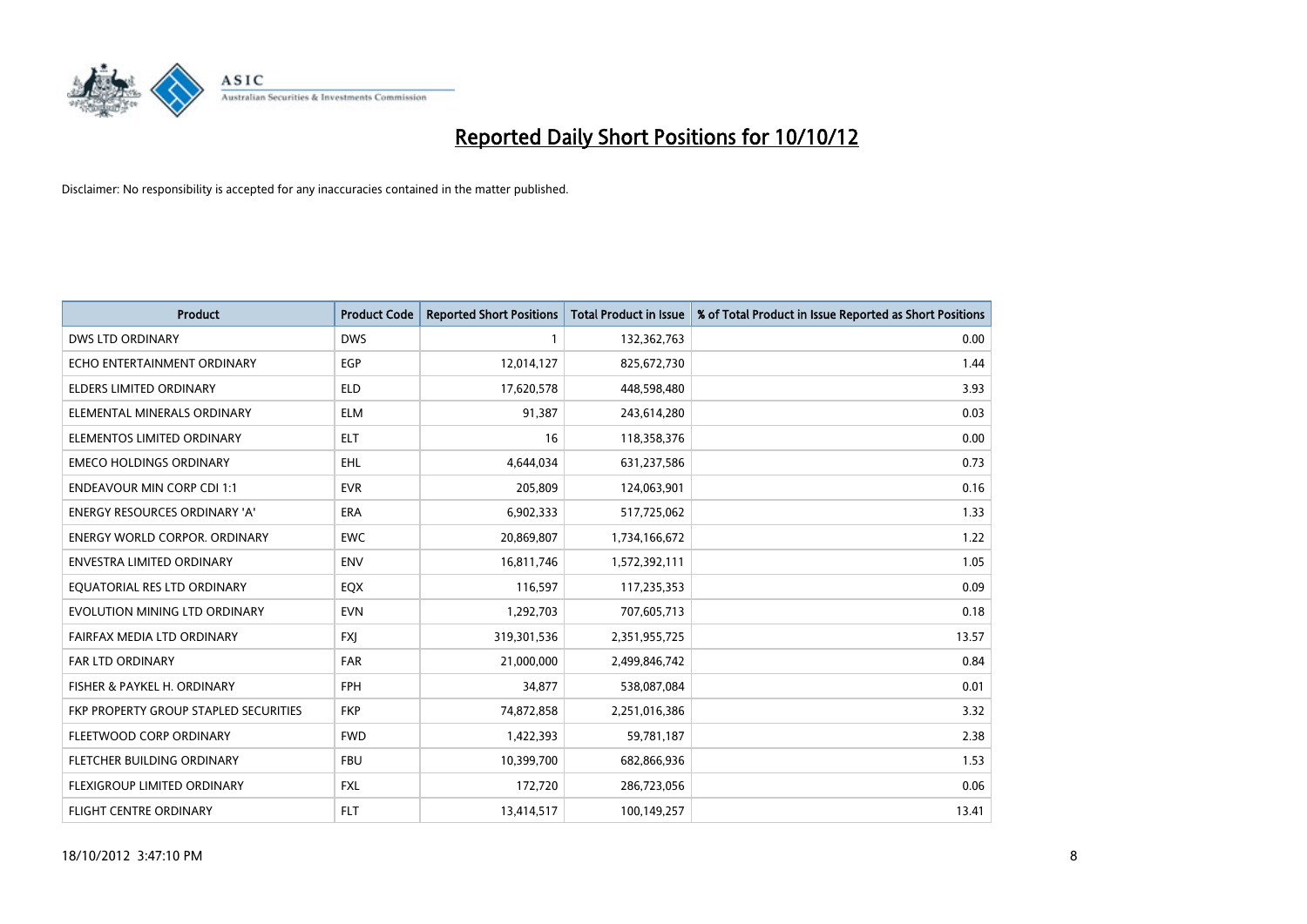

| <b>Product</b>                            | <b>Product Code</b> | <b>Reported Short Positions</b> | <b>Total Product in Issue</b> | % of Total Product in Issue Reported as Short Positions |
|-------------------------------------------|---------------------|---------------------------------|-------------------------------|---------------------------------------------------------|
| FLINDERS MINES LTD ORDINARY               | <b>FMS</b>          | 968,685                         | 1,821,300,404                 | 0.05                                                    |
| FOCUS MINERALS LTD ORDINARY               | <b>FML</b>          | 825,770                         | 4,320,773,701                 | 0.02                                                    |
| <b>FORGE GROUP LIMITED ORDINARY</b>       | FGE                 | 515,928                         | 86,169,014                    | 0.60                                                    |
| FORTESCUE METALS GRP ORDINARY             | <b>FMG</b>          | 218,977,429                     | 3,113,798,659                 | 7.02                                                    |
| <b>G.U.D. HOLDINGS ORDINARY</b>           | <b>GUD</b>          | 1,233,809                       | 71,341,319                    | 1.72                                                    |
| <b>G8 EDUCATION LIMITED ORDINARY</b>      | GEM                 | 48,832                          | 236,093,926                   | 0.02                                                    |
| <b>GALAXY RESOURCES ORDINARY</b>          | GXY                 | 3,552,591                       | 506,359,341                   | 0.69                                                    |
| <b>GENETIC TECHNOLOGIES ORDINARY</b>      | GTG                 | 1,364,100                       | 464,771,819                   | 0.29                                                    |
| <b>GEODYNAMICS LIMITED ORDINARY</b>       | GDY                 | 850                             | 406,452,608                   | 0.00                                                    |
| <b>GINDALBIE METALS LTD ORDINARY</b>      | <b>GBG</b>          | 64,396,360                      | 1,247,487,454                 | 5.16                                                    |
| <b>GOODMAN FIELDER, ORDINARY</b>          | <b>GFF</b>          | 29,999,237                      | 1,955,559,207                 | 1.53                                                    |
| <b>GOODMAN GROUP STAPLED US PROHIBIT.</b> | <b>GMG</b>          | 10,651,298                      | 1,607,517,309                 | 0.64                                                    |
| <b>GPT GROUP STAPLED SEC.</b>             | <b>GPT</b>          | 5,741,605                       | 1,766,785,075                 | 0.32                                                    |
| <b>GRAINCORP LIMITED A CLASS ORDINARY</b> | <b>GNC</b>          | 2,579,001                       | 228,241,481                   | 1.13                                                    |
| <b>GRANGE RESOURCES, ORDINARY</b>         | GRR                 | 2,243,861                       | 1,155,487,102                 | 0.20                                                    |
| <b>GREENLAND MIN EN LTD ORDINARY</b>      | GGG                 | 3,628,265                       | 457,171,822                   | 0.79                                                    |
| <b>GRYPHON MINERALS LTD ORDINARY</b>      | GRY                 | 20,578,140                      | 348,264,983                   | 5.89                                                    |
| <b>GUILDFORD COAL LTD ORDINARY</b>        | <b>GUF</b>          | 2,251,682                       | 521,046,899                   | 0.42                                                    |
| <b>GUIARAT NRE COAL LTD ORDINARY</b>      | <b>GNM</b>          | 8.100                           | 1,123,137,858                 | 0.00                                                    |
| <b>GUNNS LIMITED ORDINARY</b>             | <b>GNS</b>          | 51,528,090                      | 848,401,559                   | 6.06                                                    |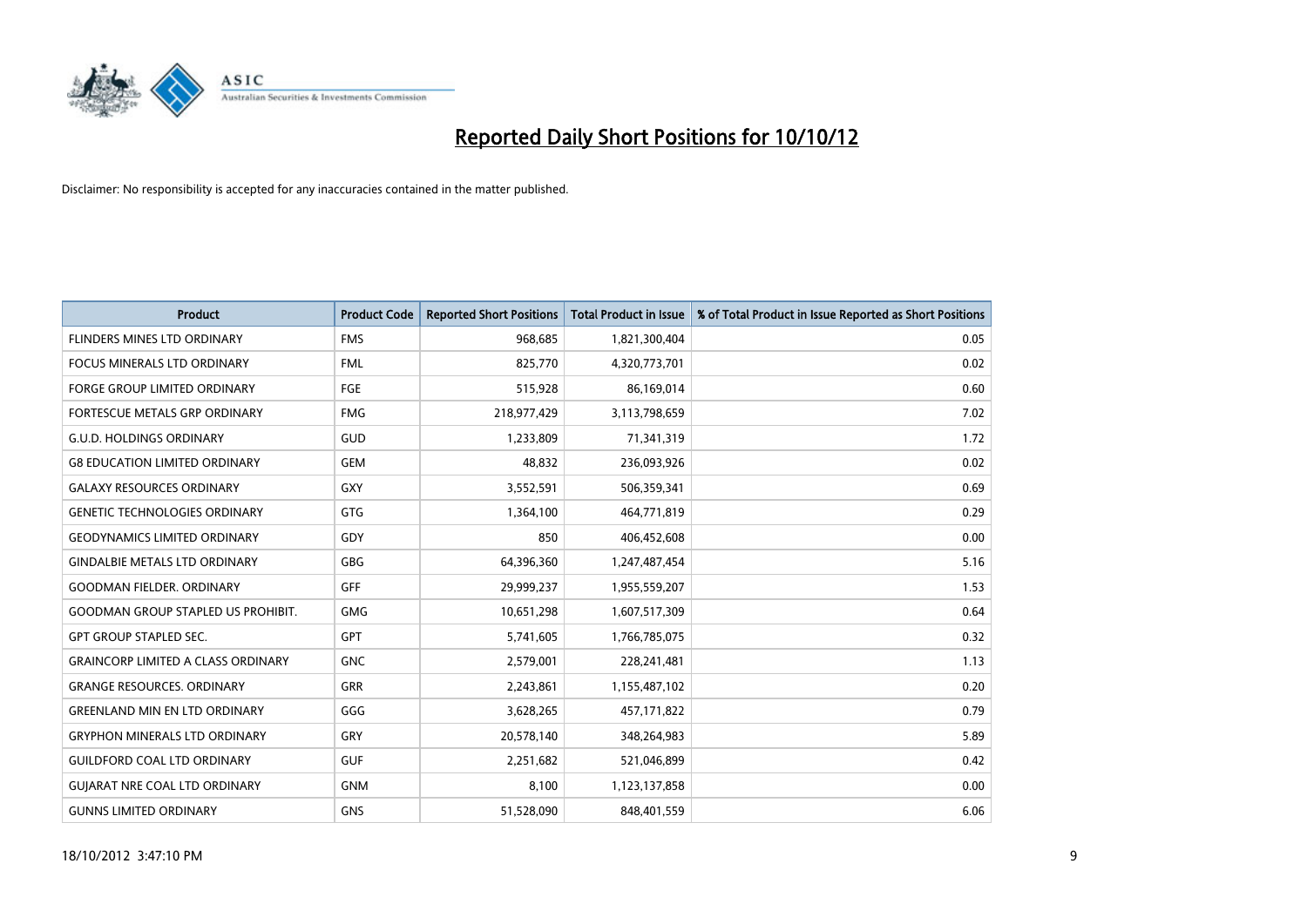

| <b>Product</b>                        | <b>Product Code</b> | <b>Reported Short Positions</b> | <b>Total Product in Issue</b> | % of Total Product in Issue Reported as Short Positions |
|---------------------------------------|---------------------|---------------------------------|-------------------------------|---------------------------------------------------------|
| <b>GWA GROUP LTD ORDINARY</b>         | <b>GWA</b>          | 10,540,238                      | 302,005,514                   | 3.49                                                    |
| HARVEY NORMAN ORDINARY                | <b>HVN</b>          | 97,122,077                      | 1,062,316,784                 | 9.13                                                    |
| HASTIE GROUP LIMITED ORDINARY         | <b>HST</b>          | 233,914                         | 137,353,504                   | 0.17                                                    |
| HASTINGS DIVERSIFIED STAPLED SECURITY | <b>HDF</b>          | 335,730                         | 530,001,072                   | 0.06                                                    |
| <b>HENDERSON GROUP CDI 1:1</b>        | <b>HGG</b>          | 6,149,756                       | 706,654,885                   | 0.87                                                    |
| HFA HOLDINGS LIMITED ORDINARY         | <b>HFA</b>          | 3,809                           | 117,332,831                   | 0.00                                                    |
| HILLGROVE RES LTD ORDINARY            | <b>HGO</b>          | 2,546,474                       | 1,022,760,221                 | 0.25                                                    |
| HILLS HOLDINGS LTD ORDINARY           | <b>HIL</b>          | 2,569,097                       | 246,500,444                   | 1.03                                                    |
| HORIZON OIL LIMITED ORDINARY          | <b>HZN</b>          | 27,918,825                      | 1,130,811,515                 | 2.46                                                    |
| <b>ICON ENERGY LIMITED ORDINARY</b>   | <b>ICN</b>          | 72                              | 469,301,394                   | 0.00                                                    |
| <b>IINET LIMITED ORDINARY</b>         | <b>IIN</b>          | 7,102                           | 161,038,847                   | 0.00                                                    |
| <b>ILUKA RESOURCES ORDINARY</b>       | ILU                 | 48,084,674                      | 418,700,517                   | 11.48                                                   |
| <b>IMDEX LIMITED ORDINARY</b>         | <b>IMD</b>          | 1,950,816                       | 208,235,426                   | 0.94                                                    |
| <b>INCITEC PIVOT ORDINARY</b>         | IPL                 | 6,463,540                       | 1,628,730,107                 | 0.36                                                    |
| <b>INDEPENDENCE GROUP ORDINARY</b>    | <b>IGO</b>          | 11,552,379                      | 232,882,535                   | 4.95                                                    |
| INDOPHIL RESOURCES ORDINARY           | <b>IRN</b>          | 1,182,458                       | 1,203,146,194                 | 0.10                                                    |
| <b>INDUSTREA LIMITED ORDINARY</b>     | IDL                 | 8,773,830                       | 370,268,218                   | 2.37                                                    |
| INFIGEN ENERGY STAPLED SECURITIES     | <b>IFN</b>          | 3,278,531                       | 762,265,972                   | 0.43                                                    |
| <b>INSURANCE AUSTRALIA ORDINARY</b>   | IAG                 | 5,009,330                       | 2,079,034,021                 | 0.25                                                    |
| INTEGRA MINING LTD, ORDINARY          | <b>IGR</b>          | 878.019                         | 934.440.899                   | 0.08                                                    |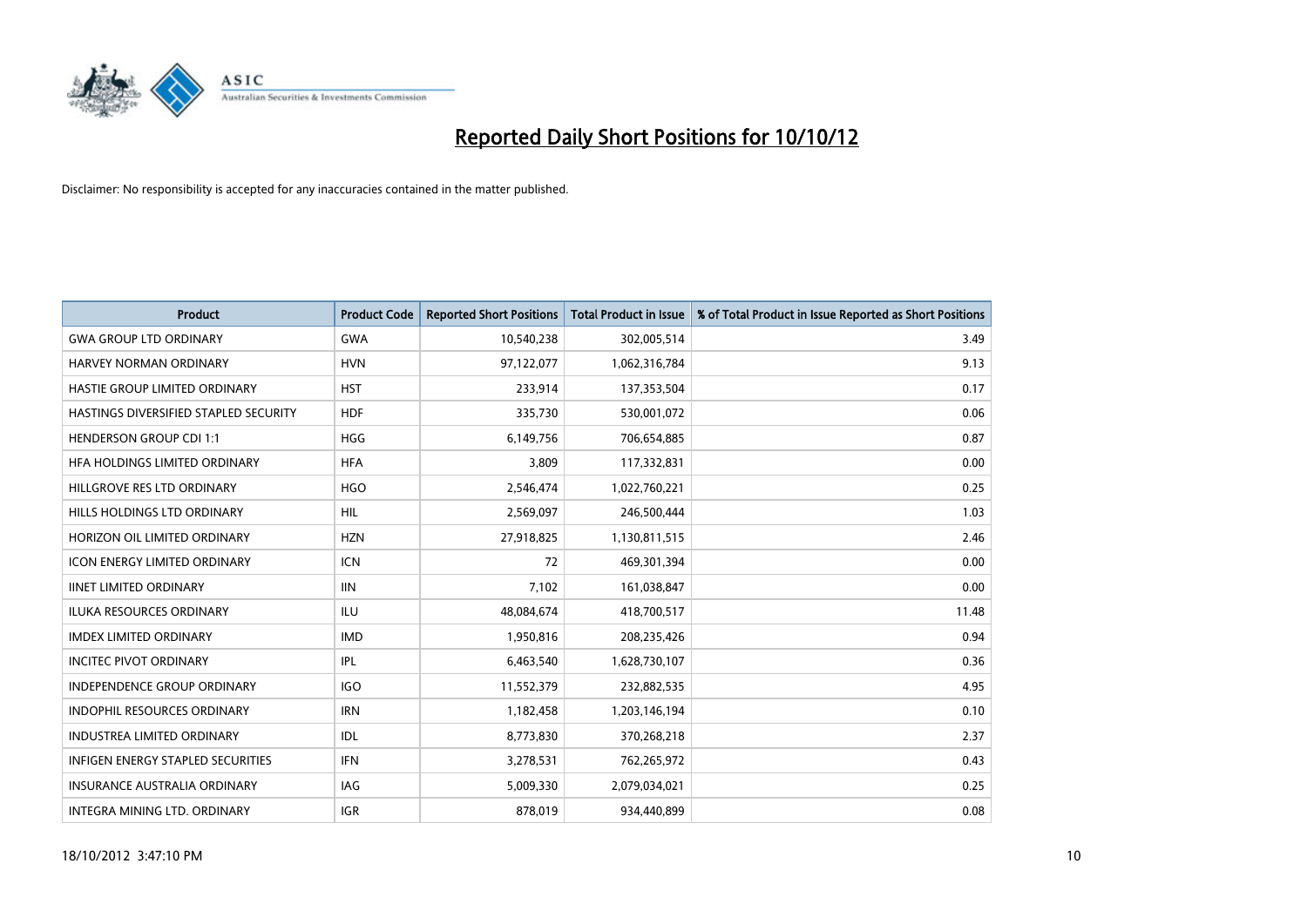

| <b>Product</b>                                  | <b>Product Code</b> | <b>Reported Short Positions</b> | <b>Total Product in Issue</b> | % of Total Product in Issue Reported as Short Positions |
|-------------------------------------------------|---------------------|---------------------------------|-------------------------------|---------------------------------------------------------|
| <b>INTREPID MINES ORDINARY</b>                  | <b>IAU</b>          | 6,197,640                       | 553,751,671                   | 1.13                                                    |
| <b>INVESTA OFFICE FUND STAPLED SECURITIES</b>   | <b>IOF</b>          | 1,381,140                       | 614,047,458                   | 0.22                                                    |
| <b>INVOCARE LIMITED ORDINARY</b>                | IVC                 | 3,370,750                       | 110,030,298                   | 3.06                                                    |
| <b>ION LIMITED ORDINARY</b>                     | <b>ION</b>          | 164,453                         | 256,365,105                   | 0.06                                                    |
| <b>IOOF HOLDINGS LTD ORDINARY</b>               | IFL.                | 2,341,041                       | 229,794,395                   | 1.02                                                    |
| <b>IRESS LIMITED ORDINARY</b>                   | <b>IRE</b>          | 2,502,325                       | 128,620,231                   | 1.96                                                    |
| <b>IRON ORE HOLDINGS ORDINARY</b>               | <b>IOH</b>          | 39,352                          | 161,174,005                   | 0.02                                                    |
| ISHARES MSCI AUS 200 ISHARES MSCI AUS 200       | <b>IOZ</b>          | 9,776                           | 6,006,227                     | 0.16                                                    |
| <b>IVANHOE AUSTRALIA ORDINARY</b>               | <b>IVA</b>          | 2,101,133                       | 555,583,643                   | 0.36                                                    |
| <b>JAMES HARDIE INDUST CHESS DEPOSITARY INT</b> | <b>IHX</b>          | 9,275,057                       | 439,555,152                   | 2.12                                                    |
| JB HI-FI LIMITED ORDINARY                       | <b>JBH</b>          | 21,927,111                      | 98,850,643                    | 22.20                                                   |
| <b>JUPITER MINES ORDINARY</b>                   | <b>IMS</b>          | 481                             | 2,281,835,383                 | 0.00                                                    |
| <b>KAGARA LTD ORDINARY</b>                      | KZL                 | 2,998,841                       | 798,953,117                   | 0.36                                                    |
| KANGAROO RES LTD ORDINARY                       | <b>KRL</b>          | 144,005                         | 3,434,430,012                 | 0.00                                                    |
| KAROON GAS AUSTRALIA ORDINARY                   | <b>KAR</b>          | 1,205,941                       | 221,420,769                   | 0.53                                                    |
| KATHMANDU HOLD LTD ORDINARY                     | <b>KMD</b>          | 660,006                         | 200,165,940                   | 0.33                                                    |
| <b>KBL MINING LIMITED ORDINARY</b>              | <b>KBL</b>          | 1,820                           | 292,335,629                   | 0.00                                                    |
| <b>KENTOR GOLD LIMITED ORDINARY</b>             | KGL                 | 275                             | 140,040,563                   | 0.00                                                    |
| KINGSGATE CONSOLID. ORDINARY                    | <b>KCN</b>          | 7,533,156                       | 151,744,838                   | 4.95                                                    |
| KINGSROSE MINING LTD ORDINARY                   | <b>KRM</b>          | 4,629                           | 289,893,617                   | 0.00                                                    |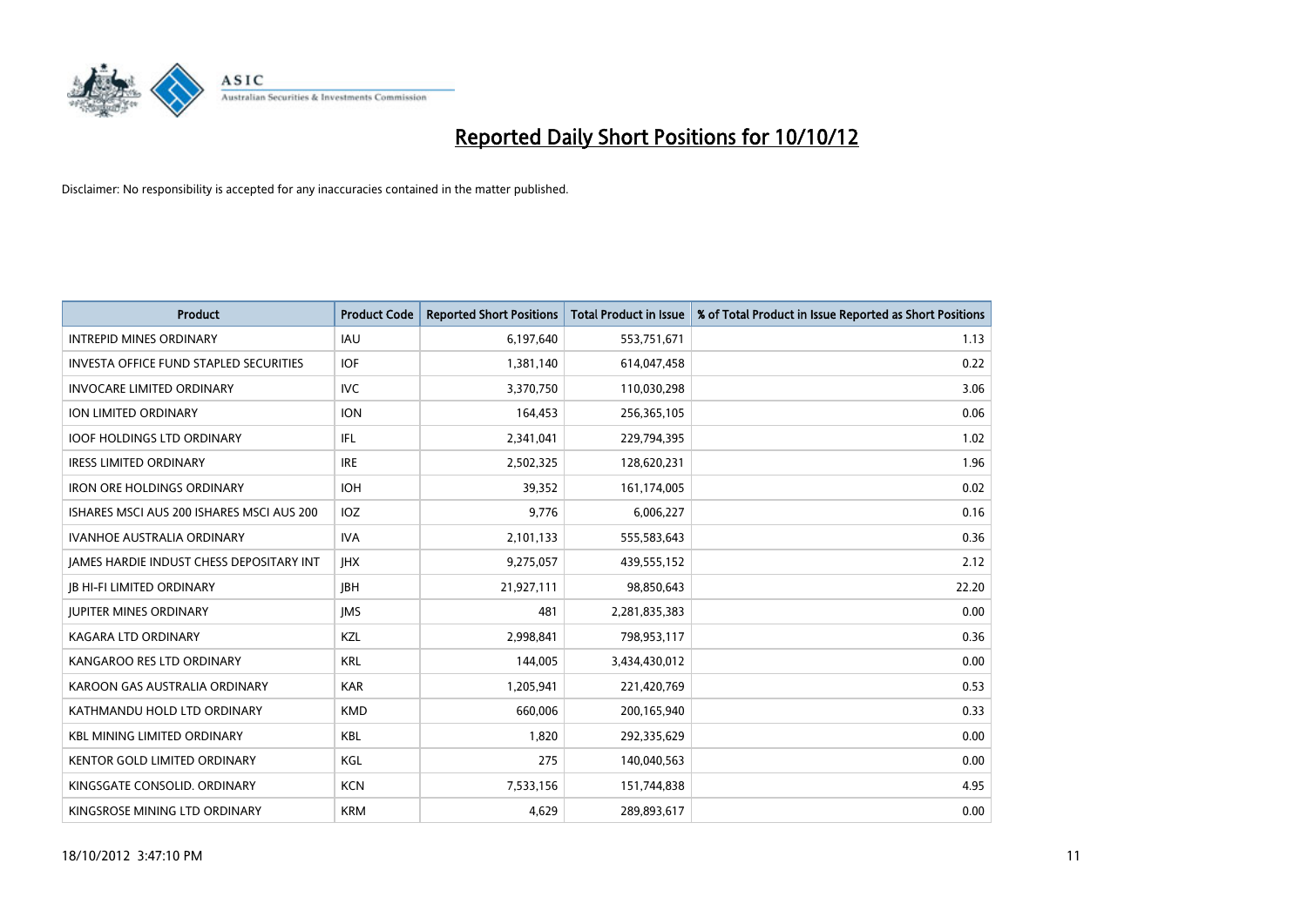

| <b>Product</b>                        | <b>Product Code</b> | <b>Reported Short Positions</b> | <b>Total Product in Issue</b> | % of Total Product in Issue Reported as Short Positions |
|---------------------------------------|---------------------|---------------------------------|-------------------------------|---------------------------------------------------------|
| LEIGHTON HOLDINGS ORDINARY            | LEI                 | 14,832,696                      | 337,088,765                   | 4.39                                                    |
| LEND LEASE GROUP UNIT/ORD STAPLED     | <b>LLC</b>          | 5,389,990                       | 574,351,883                   | 0.93                                                    |
| LEYSHON RESOURCES ORDINARY            | LRL                 | 1,012,050                       | 251,357,212                   | 0.40                                                    |
| LINC ENERGY LTD ORDINARY              | <b>LNC</b>          | 20,572,193                      | 504,487,631                   | 4.07                                                    |
| LIQUEFIED NATURAL ORDINARY            | <b>LNG</b>          | 272,800                         | 267,699,015                   | 0.10                                                    |
| LYNAS CORPORATION ORDINARY            | <b>LYC</b>          | 233,525,130                     | 1,716,159,363                 | 13.61                                                   |
| M2 TELECOMMUNICATION ORDINARY         | <b>MTU</b>          | 4,767,149                       | 156,931,954                   | 3.05                                                    |
| MACA LIMITED ORDINARY                 | <b>MLD</b>          | 65,774                          | 150,000,000                   | 0.04                                                    |
| <b>MACMAHON HOLDINGS ORDINARY</b>     | <b>MAH</b>          | 6,131,676                       | 741,316,038                   | 0.82                                                    |
| MACO ATLAS ROADS GRP ORDINARY STAPLED | <b>MOA</b>          | 3,444,993                       | 478,531,436                   | 0.72                                                    |
| MACQUARIE GROUP LTD ORDINARY          | <b>MOG</b>          | 8,154,323                       | 339,207,464                   | 2.39                                                    |
| MAGELLAN FIN GRP LTD ORDINARY         | <b>MFG</b>          | 7,851                           | 152,558,341                   | 0.01                                                    |
| MARENGO MINING ORDINARY               | <b>MGO</b>          | 39,850                          | 1,137,720,551                 | 0.00                                                    |
| <b>MATRIX C &amp; E LTD ORDINARY</b>  | <b>MCE</b>          | 4,006,545                       | 94,555,428                    | 4.24                                                    |
| <b>MAVERICK DRILLING ORDINARY</b>     | <b>MAD</b>          | 2,742,737                       | 452,726,751                   | 0.61                                                    |
| MAYNE PHARMA LTD ORDINARY             | <b>MYX</b>          | 572,596                         | 152,153,044                   | 0.38                                                    |
| MCMILLAN SHAKESPEARE ORDINARY         | <b>MMS</b>          | 35,702                          | 74,523,965                    | 0.05                                                    |
| MEDUSA MINING LTD ORDINARY            | <b>MML</b>          | 1,286,873                       | 188,903,911                   | 0.66                                                    |
| MELBOURNE IT LIMITED ORDINARY         | <b>MLB</b>          | 493,224                         | 81,965,992                    | 0.60                                                    |
| MEO AUSTRALIA LTD ORDINARY            | <b>MEO</b>          | 4,057,376                       | 539,913,260                   | 0.75                                                    |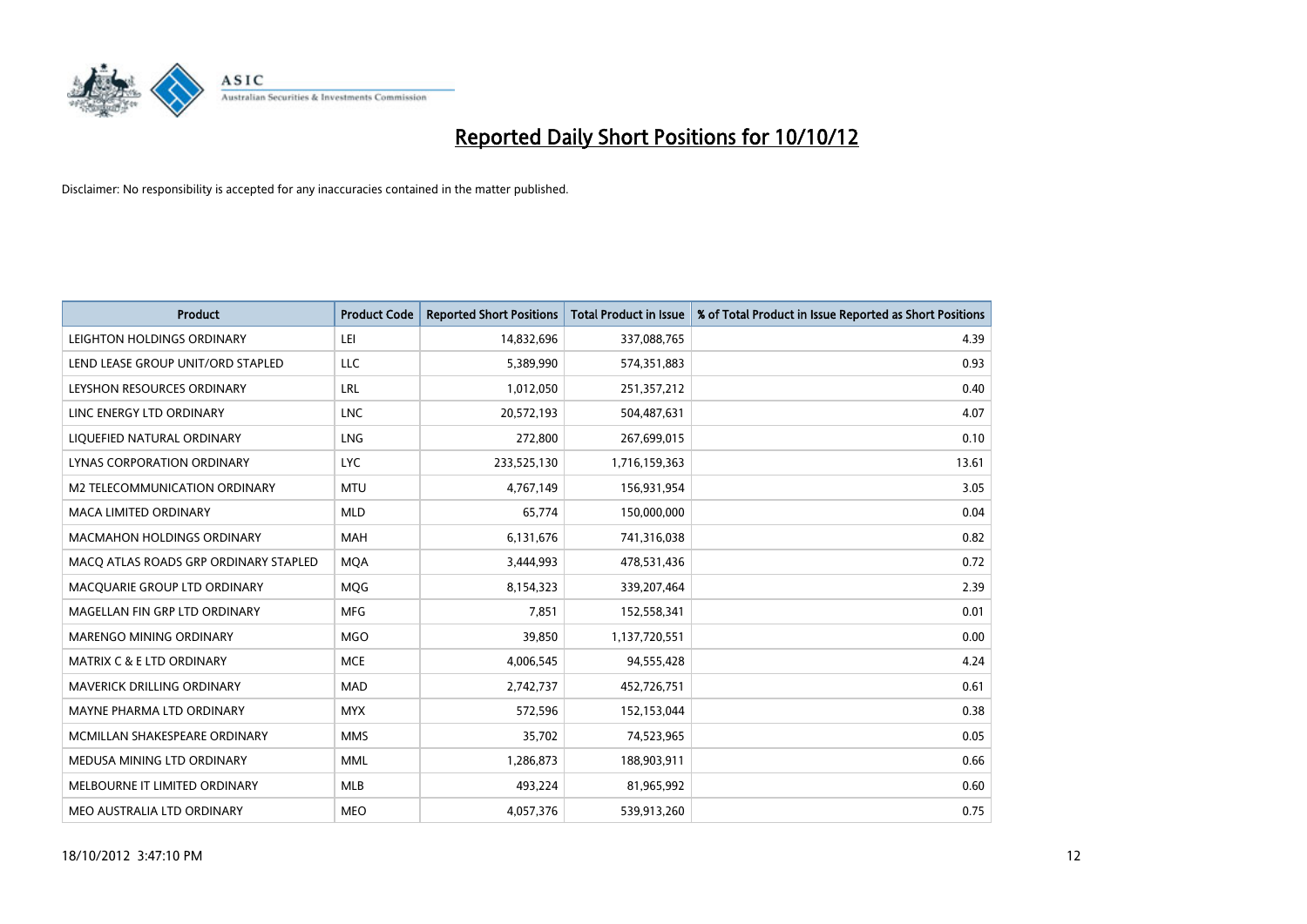

| <b>Product</b>                     | <b>Product Code</b> | <b>Reported Short Positions</b> | <b>Total Product in Issue</b> | % of Total Product in Issue Reported as Short Positions |
|------------------------------------|---------------------|---------------------------------|-------------------------------|---------------------------------------------------------|
| <b>MERMAID MARINE ORDINARY</b>     | <b>MRM</b>          | 1,633,119                       | 223,551,342                   | 0.73                                                    |
| MESOBLAST LIMITED ORDINARY         | <b>MSB</b>          | 18,304,984                      | 284,478,361                   | 6.43                                                    |
| <b>METALS X LIMITED ORDINARY</b>   | <b>MLX</b>          | 2,654,668                       | 1,316,663,257                 | 0.20                                                    |
| METCASH LIMITED ORDINARY           | <b>MTS</b>          | 55,823,605                      | 880,704,786                   | 6.35                                                    |
| MICLYN EXP OFFSHR ORDINARY         | <b>MIO</b>          | 101,385                         | 278,639,188                   | 0.04                                                    |
| MILTON CORPORATION ORDINARY        | <b>MLT</b>          | 12,800                          | 121,625,655                   | 0.01                                                    |
| MINCOR RESOURCES NL ORDINARY       | <b>MCR</b>          | 2,439,937                       | 188,208,274                   | 1.29                                                    |
| MINERAL DEPOSITS ORDINARY          | <b>MDL</b>          | 458.094                         | 83,538,786                    | 0.55                                                    |
| MINERAL RESOURCES, ORDINARY        | <b>MIN</b>          | 5,898,724                       | 185,006,018                   | 3.19                                                    |
| MIRABELA NICKEL LTD ORDINARY       | <b>MBN</b>          | 13,320,975                      | 876,582,736                   | 1.52                                                    |
| MIRVAC GROUP STAPLED SECURITIES    | <b>MGR</b>          | 26,707,475                      | 3,425,587,451                 | 0.76                                                    |
| MOLOPO ENERGY LTD ORDINARY         | <b>MPO</b>          | 647,432                         | 245,849,711                   | 0.25                                                    |
| <b>MONADELPHOUS GROUP ORDINARY</b> | <b>MND</b>          | 4,938,333                       | 90,663,543                    | 5.45                                                    |
| MORTGAGE CHOICE LTD ORDINARY       | <b>MOC</b>          | 2,450,632                       | 122,819,572                   | 2.00                                                    |
| <b>MOUNT GIBSON IRON ORDINARY</b>  | <b>MGX</b>          | 15,300,076                      | 1,085,728,430                 | 1.42                                                    |
| MURCHISON METALS LTD ORDINARY      | <b>MMX</b>          | 1,129,670                       | 450,427,346                   | 0.25                                                    |
| MYER HOLDINGS LTD ORDINARY         | <b>MYR</b>          | 75,145,434                      | 583,384,551                   | 12.87                                                   |
| <b>MYSTATE LIMITED ORDINARY</b>    | <b>MYS</b>          | 20,991                          | 87,012,663                    | 0.02                                                    |
| NATIONAL AUST, BANK ORDINARY       | <b>NAB</b>          | 13,576,999                      | 2,297,237,138                 | 0.57                                                    |
| NAVITAS LIMITED ORDINARY           | <b>NVT</b>          | 11,078,495                      | 375,367,918                   | 2.95                                                    |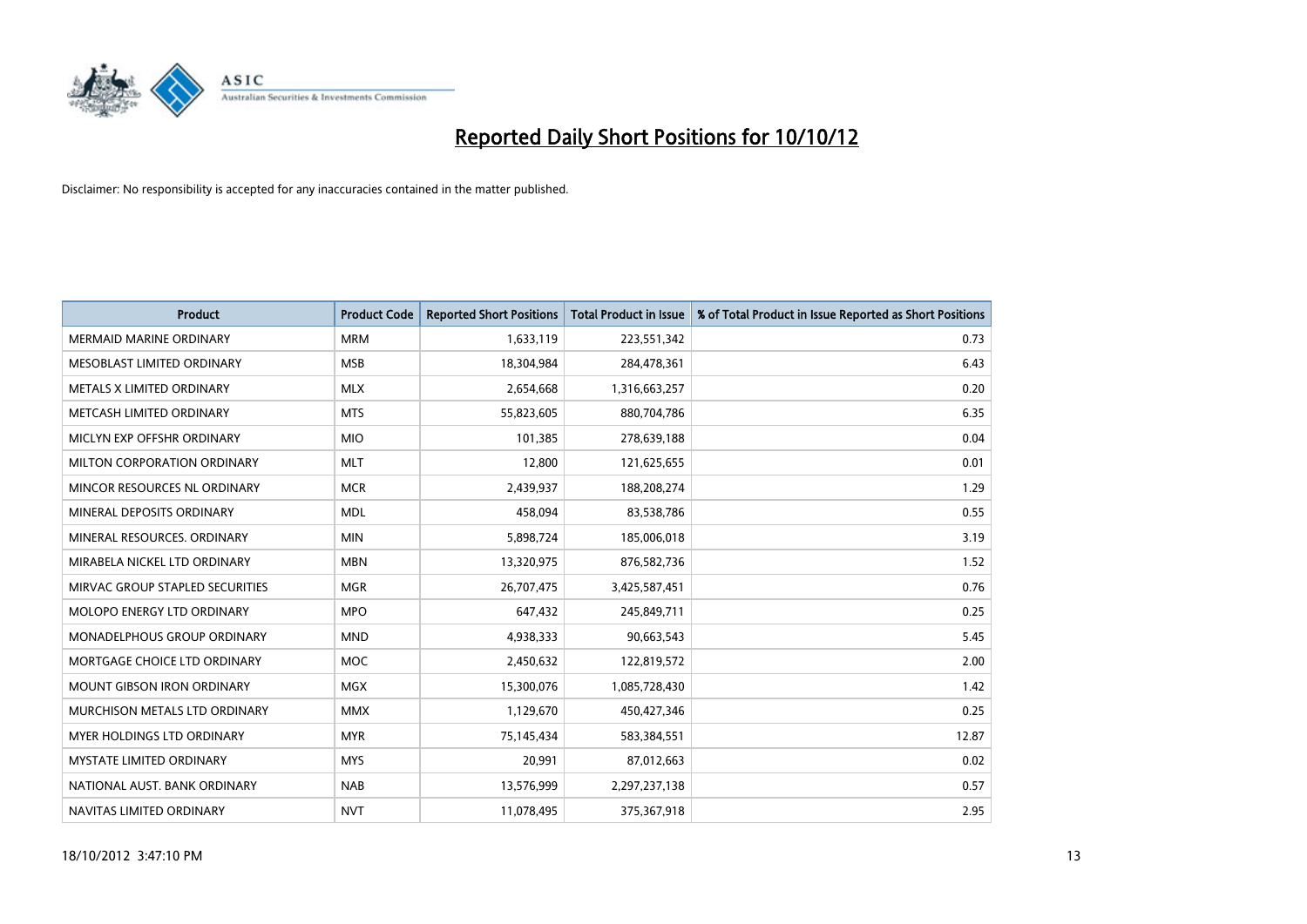

| <b>Product</b>                        | <b>Product Code</b> | <b>Reported Short Positions</b> | <b>Total Product in Issue</b> | % of Total Product in Issue Reported as Short Positions |
|---------------------------------------|---------------------|---------------------------------|-------------------------------|---------------------------------------------------------|
| NEON ENERGY LIMITED ORDINARY          | <b>NEN</b>          | 5,535,494                       | 509,439,518                   | 1.09                                                    |
| NEW HOPE CORPORATION ORDINARY         | <b>NHC</b>          | 3,111,239                       | 830,526,815                   | 0.36                                                    |
| NEW STANDARD ENERGY ORDINARY          | <b>NSE</b>          | 427,114                         | 305,331,847                   | 0.14                                                    |
| NEWCREST MINING ORDINARY              | <b>NCM</b>          | 2,499,996                       | 765,000,000                   | 0.30                                                    |
| NEWS CORP A NON-VOTING CDI            | <b>NWSLV</b>        | 3,783,531                       | 1,553,723,261                 | 0.25                                                    |
| NEWS CORP B VOTING CDI                | <b>NWS</b>          | 1,699,482                       | 798,520,953                   | 0.20                                                    |
| NEWSAT LIMITED ORDINARY               | <b>NWT</b>          | 70.000                          | 233,052,157                   | 0.03                                                    |
| NEXTDC LIMITED ORDINARY               | <b>NXT</b>          | 2,647,406                       | 150,602,388                   | 1.75                                                    |
| NEXUS ENERGY LIMITED ORDINARY         | <b>NXS</b>          | 2,877,361                       | 1,329,821,159                 | 0.21                                                    |
| NIB HOLDINGS LIMITED ORDINARY         | <b>NHF</b>          | 130,113                         | 439,004,182                   | 0.03                                                    |
| NIDO PETROLEUM ORDINARY               | <b>NDO</b>          | 105,313                         | 1,390,829,818                 | 0.01                                                    |
| NOBLE MINERAL RES ORDINARY            | <b>NMG</b>          | 4,559,777                       | 655,522,952                   | 0.69                                                    |
| NORFOLK GROUP ORDINARY                | <b>NFK</b>          | 350                             | 158,890,730                   | 0.00                                                    |
| NORTHERN IRON LTD ORDINARY            | <b>NFE</b>          | 9,548,086                       | 369,980,113                   | 2.59                                                    |
| NORTHERN MIN LTD ORDINARY             | <b>NTU</b>          | 61,868                          | 208,877,285                   | 0.03                                                    |
| NORTHERN STAR ORDINARY                | <b>NST</b>          | 1,189,201                       | 423,968,168                   | 0.29                                                    |
| NRW HOLDINGS LIMITED ORDINARY         | <b>NWH</b>          | 3,912,930                       | 278,888,011                   | 1.40                                                    |
| NUFARM LIMITED ORDINARY               | <b>NUF</b>          | 6,888,287                       | 262,142,247                   | 2.65                                                    |
| OAKTON LIMITED ORDINARY               | <b>OKN</b>          | 148,714                         | 91,721,874                    | 0.16                                                    |
| OCEANAGOLD CORP. CHESS DEPOSITARY INT | <b>OGC</b>          | 1,581,341                       | 263, 187, 264                 | 0.61                                                    |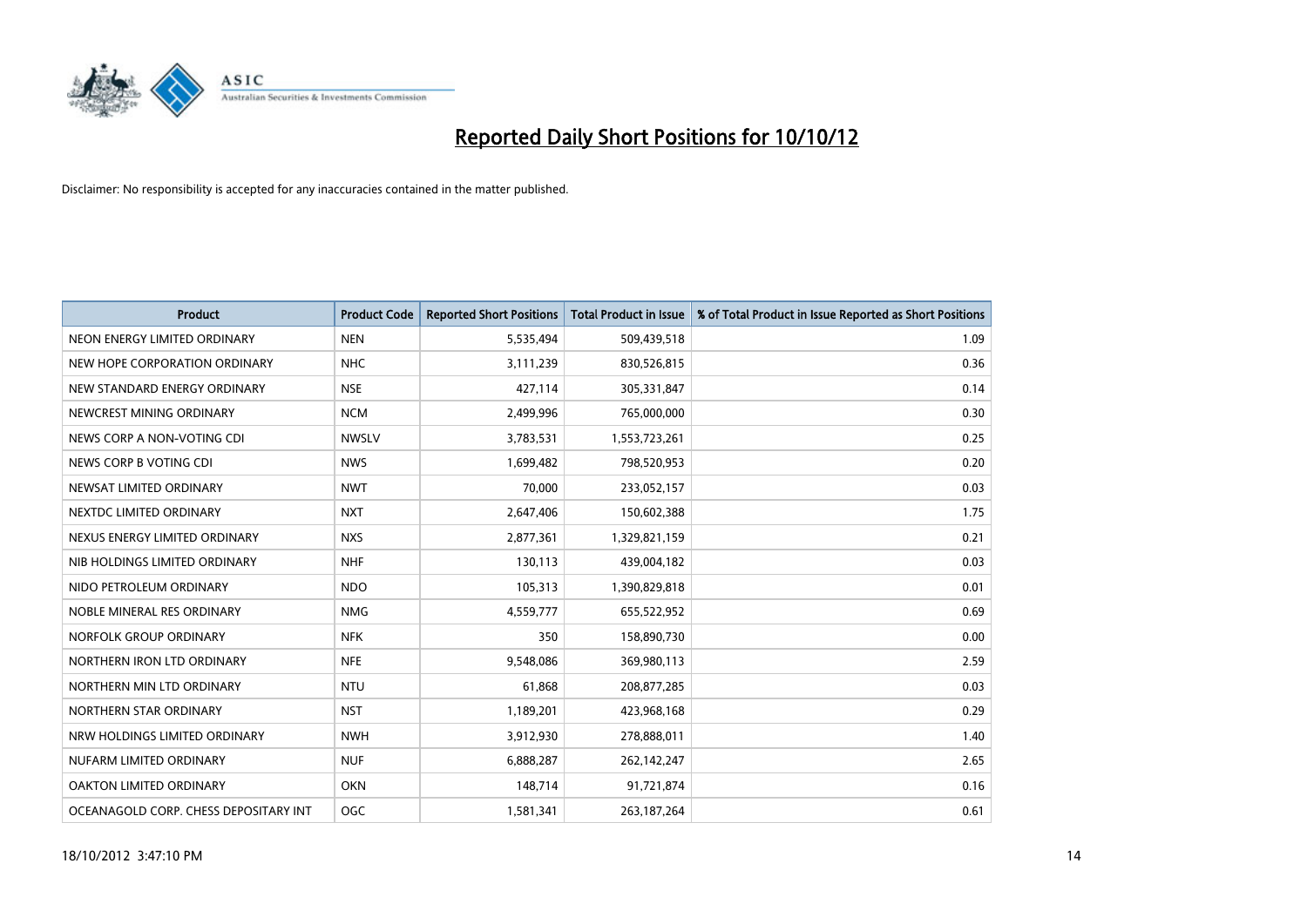

| <b>Product</b>               | <b>Product Code</b> | <b>Reported Short Positions</b> | <b>Total Product in Issue</b> | % of Total Product in Issue Reported as Short Positions |
|------------------------------|---------------------|---------------------------------|-------------------------------|---------------------------------------------------------|
| OIL SEARCH LTD ORDINARY      | OSH                 | 4,339,730                       | 1,334,756,742                 | 0.32                                                    |
| OM HOLDINGS LIMITED ORDINARY | <b>OMH</b>          | 4,238,602                       | 673,423,337                   | 0.63                                                    |
| ORICA LIMITED ORDINARY       | ORI                 | 2,238,472                       | 365,642,802                   | 0.62                                                    |
| ORIGIN ENERGY ORDINARY       | <b>ORG</b>          | 8,616,589                       | 1,093,602,431                 | 0.78                                                    |
| OROCOBRE LIMITED ORDINARY    | <b>ORE</b>          | 295,431                         | 103,195,029                   | 0.29                                                    |
| OROTONGROUP LIMITED ORDINARY | ORL                 | 179,555                         | 40,880,902                    | 0.42                                                    |
| OZ MINERALS ORDINARY         | OZL                 | 5,414,816                       | 303,470,022                   | 1.78                                                    |
| PACIFIC BRANDS ORDINARY      | <b>PBG</b>          | 7,997,641                       | 912,915,695                   | 0.88                                                    |
| PALADIN ENERGY LTD ORDINARY  | <b>PDN</b>          | 70,086,785                      | 836,825,651                   | 8.35                                                    |
| PANAUST LIMITED ORDINARY     | PNA                 | 2,799,226                       | 605,443,685                   | 0.46                                                    |
| PANCONTINENTAL OIL ORDINARY  | <b>PCL</b>          | 352,706                         | 1,148,744,096                 | 0.03                                                    |
| PANORAMIC RESOURCES ORDINARY | PAN                 | 2,421,495                       | 255,681,195                   | 0.95                                                    |
| PAPERLINX LIMITED ORDINARY   | <b>PPX</b>          | 67,945                          | 609,280,761                   | 0.01                                                    |
| PAPILLON RES LTD ORDINARY    | <b>PIR</b>          | 3,460,023                       | 248,800,149                   | 1.40                                                    |
| PEET LIMITED ORDINARY        | <b>PPC</b>          | 2,656,002                       | 321,013,141                   | 0.84                                                    |
| PERILYA LIMITED ORDINARY     | PEM                 | 25,100                          | 769,316,426                   | 0.00                                                    |
| PERPETUAL LIMITED ORDINARY   | PPT                 | 2,206,954                       | 41,980,678                    | 5.26                                                    |
| PERSEUS MINING LTD ORDINARY  | <b>PRU</b>          | 8,122,693                       | 457,962,088                   | 1.76                                                    |
| PHARMAXIS LTD ORDINARY       | <b>PXS</b>          | 4,790,291                       | 307,888,389                   | 1.54                                                    |
| PLATINUM ASSET ORDINARY      | <b>PTM</b>          | 10,778,723                      | 561,347,878                   | 1.90                                                    |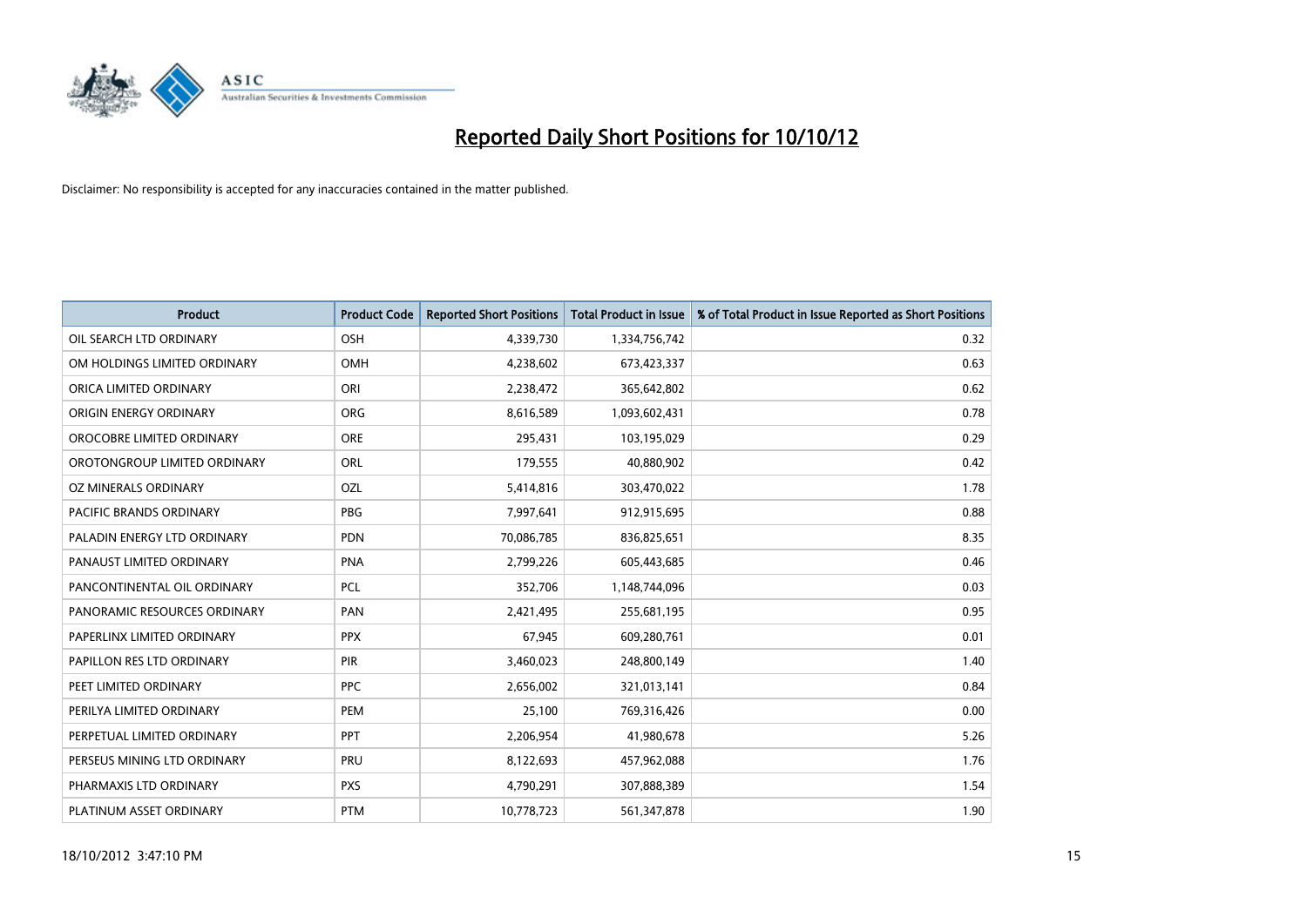

| <b>Product</b>                      | <b>Product Code</b> | <b>Reported Short Positions</b> | <b>Total Product in Issue</b> | % of Total Product in Issue Reported as Short Positions |
|-------------------------------------|---------------------|---------------------------------|-------------------------------|---------------------------------------------------------|
| PLATINUM AUSTRALIA ORDINARY         | PLA                 | 836,127                         | 504,968,043                   | 0.16                                                    |
| PMI GOLD CORP CDI 1:1               | <b>PVM</b>          | 21,857                          | 73,075,149                    | 0.03                                                    |
| PMP LIMITED ORDINARY                | <b>PMP</b>          | 146,499                         | 323,781,124                   | 0.04                                                    |
| PREMIER INVESTMENTS ORDINARY        | <b>PMV</b>          | 579,167                         | 155,260,478                   | 0.36                                                    |
| PRIMA BIOMED LTD ORDINARY           | <b>PRR</b>          | 4,875,000                       | 1,066,063,388                 | 0.46                                                    |
| PRIMARY HEALTH CARE ORDINARY        | <b>PRY</b>          | 21,580,300                      | 501,717,314                   | 4.29                                                    |
| PRIMEAG AUSTRALIA ORDINARY          | PAG                 | 120,597                         | 266,394,444                   | 0.05                                                    |
| PROGRAMMED ORDINARY                 | <b>PRG</b>          | 482,753                         | 118,175,280                   | 0.41                                                    |
| PROSPERITY RESOURCES ORDINARY       | <b>PSP</b>          | 98,000                          | 382,692,180                   | 0.03                                                    |
| <b>QANTAS AIRWAYS ORDINARY</b>      | QAN                 | 21,428,362                      | 2,265,123,620                 | 0.94                                                    |
| OBE INSURANCE GROUP ORDINARY        | <b>OBE</b>          | 58,355,390                      | 1,196,746,372                 | 4.84                                                    |
| OR NATIONAL LIMITED ORDINARY        | <b>ORN</b>          | 11,443,915                      | 2,426,618,941                 | 0.46                                                    |
| ORXPHARMA LTD ORDINARY              | <b>ORX</b>          | 96,662                          | 144,577,206                   | 0.07                                                    |
| <b>QUBE LOGISTICS HLDG ORDINARY</b> | <b>QUB</b>          | 8,547,311                       | 921,407,185                   | 0.92                                                    |
| RAMELIUS RESOURCES ORDINARY         | <b>RMS</b>          | 2,202,645                       | 336,256,949                   | 0.65                                                    |
| RAMSAY HEALTH CARE ORDINARY         | <b>RHC</b>          | 2,356,602                       | 202,081,252                   | 1.15                                                    |
| <b>RCR TOMLINSON ORDINARY</b>       | <b>RCR</b>          | 135,248                         | 132,406,265                   | 0.11                                                    |
| <b>REA GROUP ORDINARY</b>           | <b>REA</b>          | 217,744                         | 131,714,699                   | 0.16                                                    |
| <b>RECKON LIMITED ORDINARY</b>      | <b>RKN</b>          | 1,183,903                       | 129,488,015                   | 0.92                                                    |
| <b>RED 5 LIMITED ORDINARY</b>       | <b>RED</b>          | 85,132                          | 135,488,008                   | 0.06                                                    |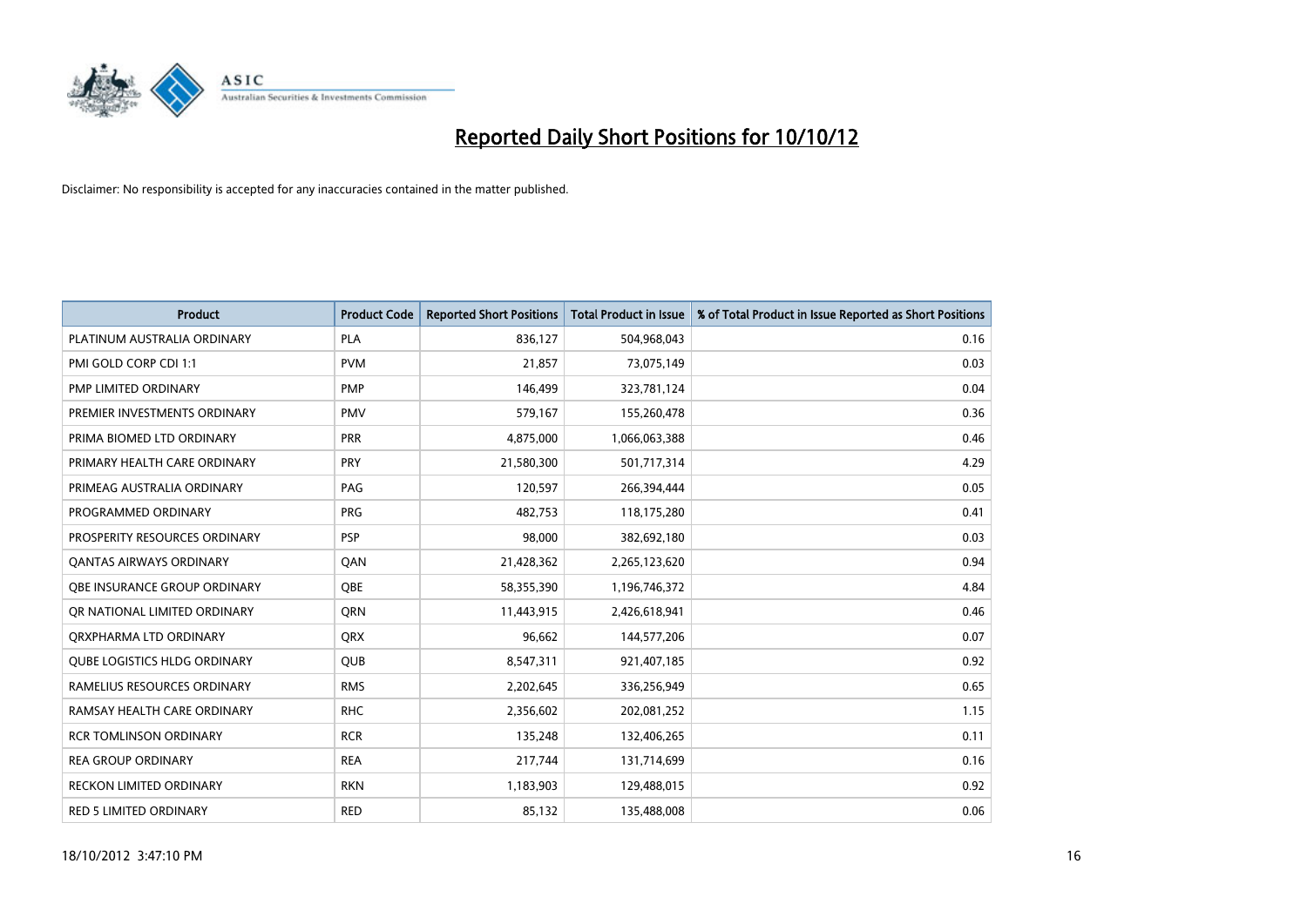

| <b>Product</b>                      | <b>Product Code</b> | <b>Reported Short Positions</b> | <b>Total Product in Issue</b> | % of Total Product in Issue Reported as Short Positions |
|-------------------------------------|---------------------|---------------------------------|-------------------------------|---------------------------------------------------------|
| <b>RED FORK ENERGY ORDINARY</b>     | <b>RFE</b>          | 1,540,686                       | 384,951,719                   | 0.40                                                    |
| REDBANK ENERGY LTD ORDINARY         | AEJ                 | 13                              | 786,287                       | 0.00                                                    |
| REDFLEX HOLDINGS ORDINARY           | <b>RDF</b>          | 1.369                           | 110,427,830                   | 0.00                                                    |
| REECE AUSTRALIA LTD. ORDINARY       | <b>REH</b>          | 968                             | 99,600,000                    | 0.00                                                    |
| REED RESOURCES LTD ORDINARY         | <b>RDR</b>          | 314,784                         | 464,112,073                   | 0.06                                                    |
| <b>REGIS RESOURCES ORDINARY</b>     | <b>RRL</b>          | 167,868                         | 454,904,360                   | 0.02                                                    |
| RESMED INC CDI 10:1                 | <b>RMD</b>          | 1,754,020                       | 1,556,242,300                 | 0.10                                                    |
| RESOLUTE MINING ORDINARY            | <b>RSG</b>          | 2,199,164                       | 628,704,290                   | 0.34                                                    |
| <b>RESOURCE GENERATION ORDINARY</b> | <b>RES</b>          | 173                             | 262,895,652                   | 0.00                                                    |
| RETAIL FOOD GROUP ORDINARY          | <b>RFG</b>          | 794,274                         | 108,910,114                   | 0.73                                                    |
| REVERSE CORP LIMITED ORDINARY       | <b>REF</b>          | 100                             | 92,382,175                    | 0.00                                                    |
| REX MINERALS LIMITED ORDINARY       | <b>RXM</b>          | 861,772                         | 188,907,284                   | 0.46                                                    |
| RHG LIMITED ORDINARY                | <b>RHG</b>          | 31,776                          | 308,483,177                   | 0.01                                                    |
| <b>RIALTO ENERGY ORDINARY</b>       | <b>RIA</b>          | 181,124                         | 672,259,992                   | 0.03                                                    |
| <b>RIDLEY CORPORATION ORDINARY</b>  | <b>RIC</b>          | 2,432                           | 307,817,071                   | 0.00                                                    |
| RIO TINTO LIMITED ORDINARY          | <b>RIO</b>          | 16,023,090                      | 435,758,720                   | 3.65                                                    |
| ROC OIL COMPANY ORDINARY            | <b>ROC</b>          | 1,309,759                       | 683,235,552                   | 0.19                                                    |
| RURALCO HOLDINGS ORDINARY           | <b>RHL</b>          | 12,000                          | 55,019,284                    | 0.02                                                    |
| SABRE RESOURCES ORDINARY            | <b>SBR</b>          | 185,000                         | 180,472,228                   | 0.10                                                    |
| SAI GLOBAL LIMITED ORDINARY         | SAI                 | 4,296,405                       | 206,598,755                   | 2.08                                                    |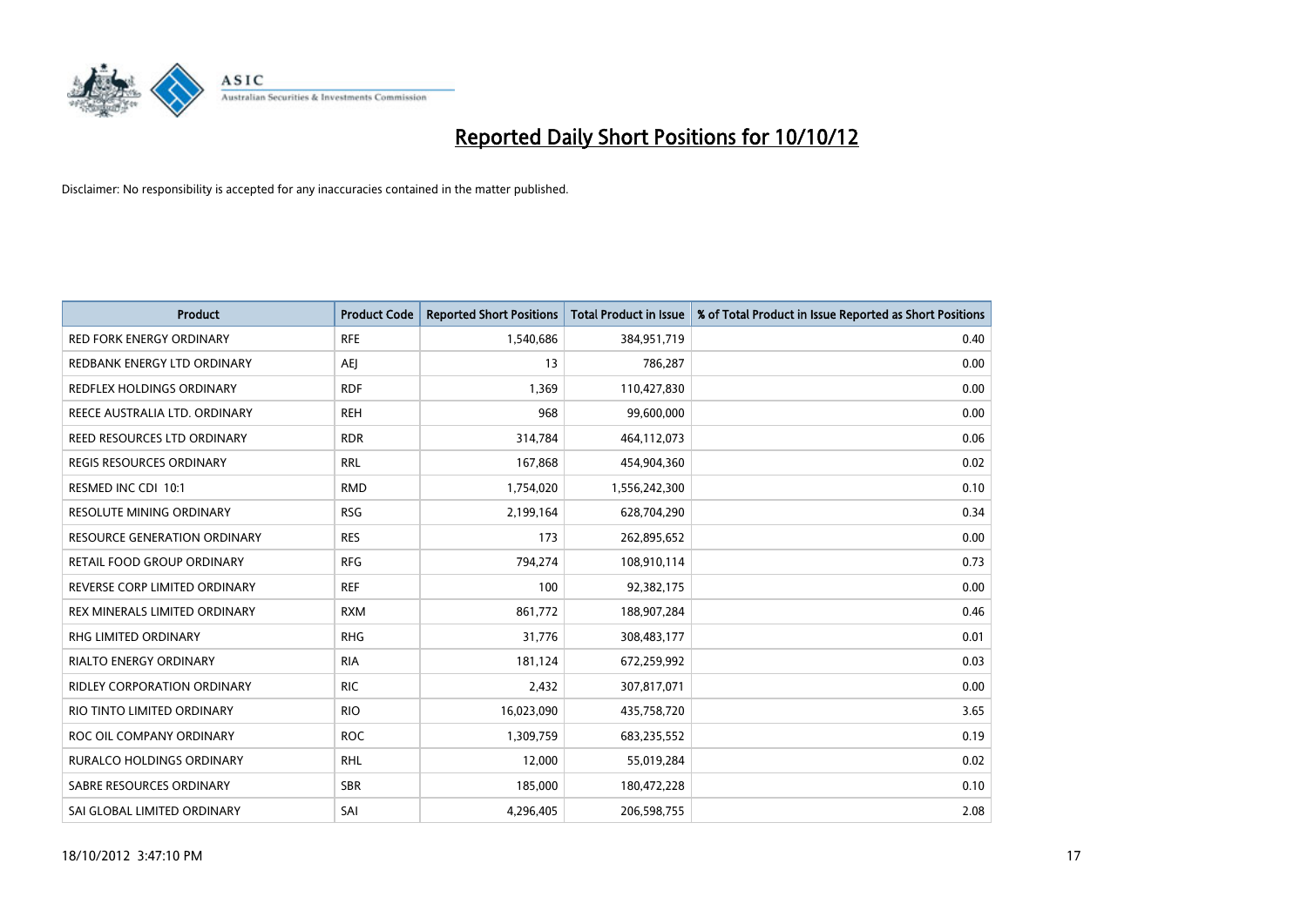

| <b>Product</b>                           | <b>Product Code</b> | <b>Reported Short Positions</b> | <b>Total Product in Issue</b> | % of Total Product in Issue Reported as Short Positions |
|------------------------------------------|---------------------|---------------------------------|-------------------------------|---------------------------------------------------------|
| SALMAT LIMITED ORDINARY                  | <b>SLM</b>          | 2,267,880                       | 159,802,174                   | 1.42                                                    |
| SAMSON OIL & GAS LTD ORDINARY            | SSN                 | 5,660,278                       | 1,801,667,237                 | 0.31                                                    |
| SANDFIRE RESOURCES ORDINARY              | <b>SFR</b>          | 3,733,371                       | 152,686,801                   | 2.44                                                    |
| <b>SANTOS LTD ORDINARY</b>               | <b>STO</b>          | 3,969,207                       | 958,812,600                   | 0.40                                                    |
| SARACEN MINERAL ORDINARY                 | SAR                 | 5,044,310                       | 594,815,640                   | 0.85                                                    |
| SEDGMAN LIMITED ORDINARY                 | <b>SDM</b>          | 130,190                         | 217,623,797                   | 0.06                                                    |
| SEEK LIMITED ORDINARY                    | <b>SEK</b>          | 10,420,986                      | 337,101,307                   | 3.08                                                    |
| SENEX ENERGY LIMITED ORDINARY            | <b>SXY</b>          | 3,921,859                       | 1,139,734,837                 | 0.35                                                    |
| SERVCORP LIMITED ORDINARY                | SRV                 | 101                             | 98,440,807                    | 0.00                                                    |
| SERVICE STREAM ORDINARY                  | <b>SSM</b>          | 400                             | 283,418,867                   | 0.00                                                    |
| SEVEN GROUP HOLDINGS ORDINARY            | <b>SVW</b>          | 1,875,575                       | 307,410,281                   | 0.62                                                    |
| SEVEN WEST MEDIA LTD ORDINARY            | <b>SWM</b>          | 16,703,785                      | 999,160,872                   | 1.68                                                    |
| SIGMA PHARMACEUTICAL ORDINARY            | <b>SIP</b>          | 5,390,024                       | 1,186,303,520                 | 0.46                                                    |
| SILEX SYSTEMS ORDINARY                   | <b>SLX</b>          | 866,671                         | 170,143,997                   | 0.51                                                    |
| SILVER LAKE RESOURCE ORDINARY            | <b>SLR</b>          | 14,038,422                      | 225,493,476                   | 6.22                                                    |
| SIMS METAL MGMT LTD ORDINARY             | SGM                 | 8,029,522                       | 204,600,255                   | 3.92                                                    |
| SINGAPORE TELECOMM. CHESS DEPOSITARY INT | SGT                 | 9,931,680                       | 140,842,714                   | 7.05                                                    |
| SIRTEX MEDICAL ORDINARY                  | <b>SRX</b>          | 98,783                          | 55,768,136                    | 0.17                                                    |
| SKILLED GROUP LTD ORDINARY               | <b>SKE</b>          | 1,842,453                       | 233,487,276                   | 0.78                                                    |
| <b>SKY NETWORK ORDINARY</b>              | <b>SKT</b>          | 4.000                           | 389,139,785                   | 0.00                                                    |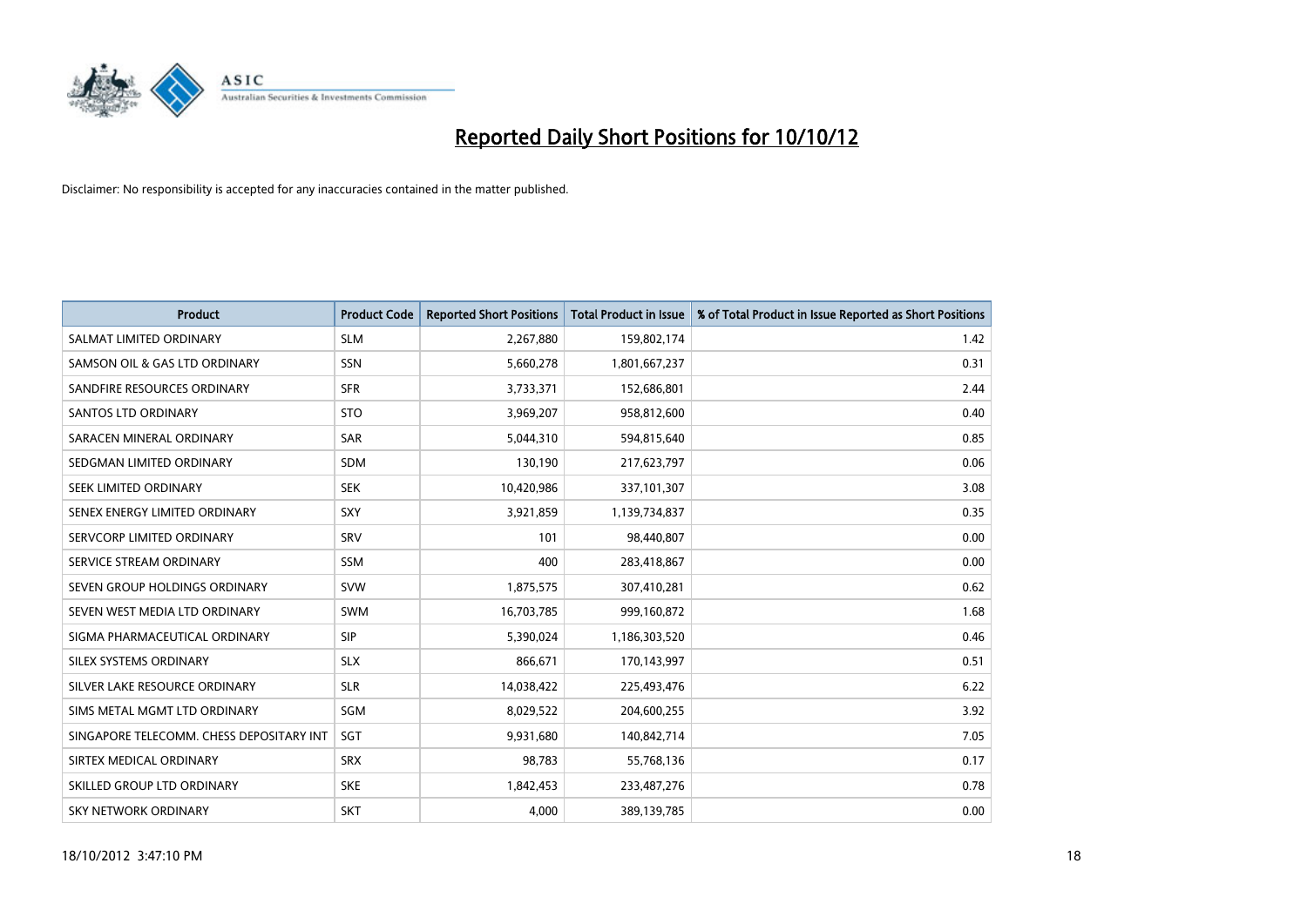

| <b>Product</b>                           | <b>Product Code</b> | <b>Reported Short Positions</b> | <b>Total Product in Issue</b> | % of Total Product in Issue Reported as Short Positions |
|------------------------------------------|---------------------|---------------------------------|-------------------------------|---------------------------------------------------------|
| <b>SLATER &amp; GORDON ORDINARY</b>      | <b>SGH</b>          | 1,001                           | 170,509,395                   | 0.00                                                    |
| SMS MANAGEMENT. ORDINARY                 | <b>SMX</b>          | 587,696                         | 68,900,456                    | 0.86                                                    |
| SONIC HEALTHCARE ORDINARY                | <b>SHL</b>          | 4,709,067                       | 392,699,875                   | 1.17                                                    |
| SOUL PATTINSON (W.H) ORDINARY            | SOL                 | 13,279                          | 239,395,320                   | 0.01                                                    |
| SOUTH BOULDER MINES ORDINARY             | <b>STB</b>          | 109,559                         | 126,732,826                   | 0.09                                                    |
| SP AUSNET STAPLED SECURITIES             | <b>SPN</b>          | 5,552,575                       | 3,339,620,165                 | 0.17                                                    |
| SPARK INFRASTRUCTURE STAPLED NOTE & UNIT | SKI                 | 39,832,763                      | 1,326,734,264                 | 2.99                                                    |
| SPDR 200 FUND ETF UNITS                  | <b>STW</b>          | 5,185                           | 49,759,567                    | 0.01                                                    |
| SPECIALTY FASHION ORDINARY               | <b>SFH</b>          | 3,003,611                       | 192,236,121                   | 1.56                                                    |
| ST BARBARA LIMITED ORDINARY              | <b>SBM</b>          | 7,379,403                       | 488,074,077                   | 1.50                                                    |
| STANMORE COAL LTD ORDINARY               | <b>SMR</b>          | 32,870                          | 179,409,108                   | 0.02                                                    |
| STARPHARMA HOLDINGS ORDINARY             | <b>SPL</b>          | 3,946,074                       | 283,640,060                   | 1.39                                                    |
| STHN CROSS MEDIA ORDINARY                | <b>SXL</b>          | 21,103,047                      | 704,858,524                   | 3.01                                                    |
| STOCKLAND UNITS/ORD STAPLED              | <b>SGP</b>          | 14,125,556                      | 2,202,657,963                 | 0.63                                                    |
| STRAITS RES LTD. ORDINARY                | SRQ                 | 2,051,410                       | 456,529,474                   | 0.45                                                    |
| <b>STW COMMUNICATIONS ORDINARY</b>       | SGN                 | 101,666                         | 362,798,351                   | 0.03                                                    |
| SUNCORP GROUP LTD ORDINARY               | <b>SUN</b>          | 6,960,456                       | 1,286,600,980                 | 0.52                                                    |
| SUNDANCE ENERGY ORDINARY                 | <b>SEA</b>          | 134,695                         | 277,098,474                   | 0.05                                                    |
| SUNDANCE RESOURCES ORDINARY              | <b>SDL</b>          | 3,486,297                       | 3,049,577,034                 | 0.10                                                    |
| SUNLAND GROUP LTD ORDINARY               | <b>SDG</b>          | 18,391                          | 194,575,271                   | 0.01                                                    |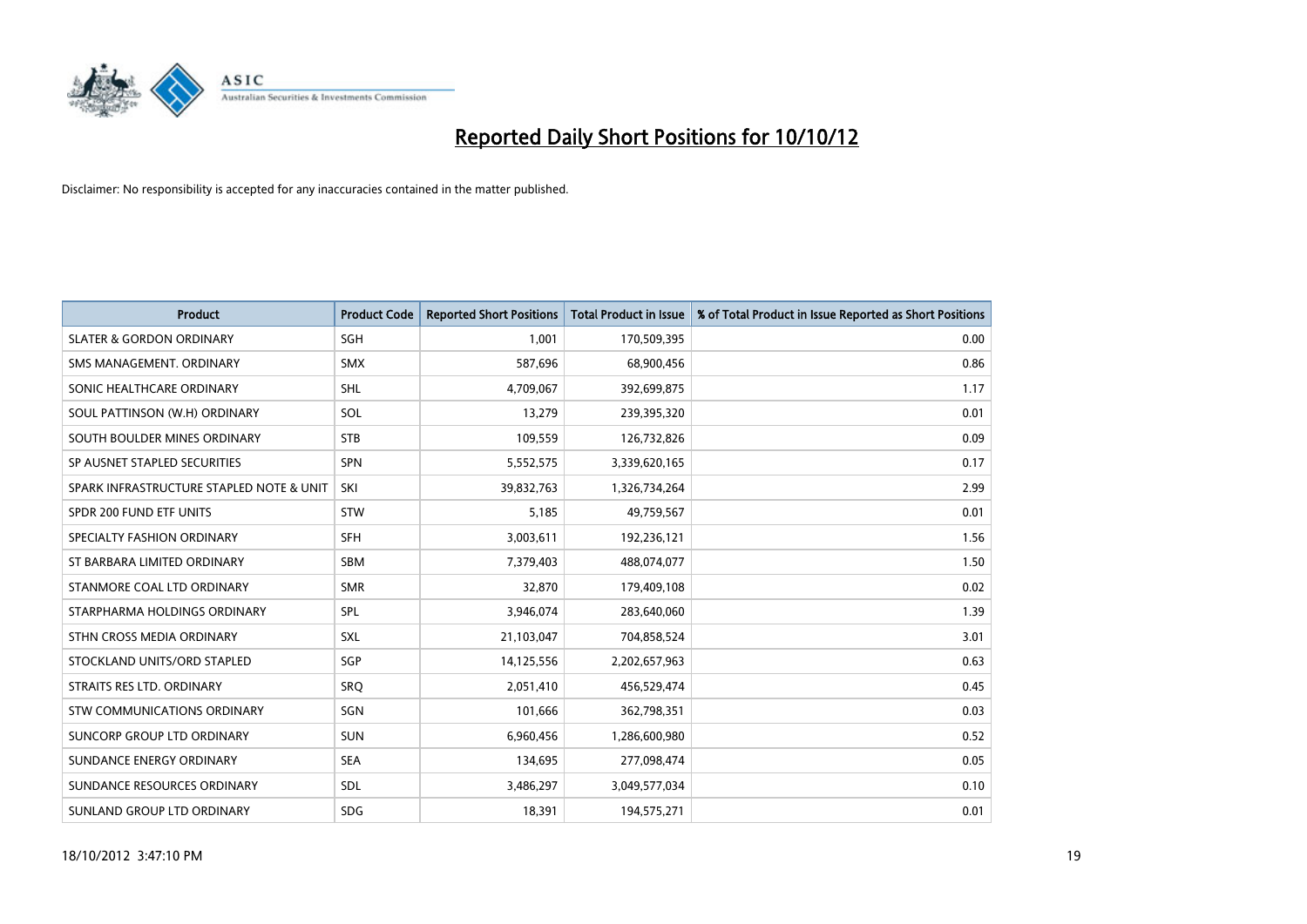

| <b>Product</b>                       | <b>Product Code</b> | <b>Reported Short Positions</b> | <b>Total Product in Issue</b> | % of Total Product in Issue Reported as Short Positions |
|--------------------------------------|---------------------|---------------------------------|-------------------------------|---------------------------------------------------------|
| SUPER RET REP LTD ORDINARY           | <b>SUL</b>          | 707,893                         | 196,382,811                   | 0.36                                                    |
| SYD AIRPORT STAPLED US PROHIBIT.     | SYD                 | 13,840,266                      | 1,861,210,782                 | 0.73                                                    |
| SYRAH RESOURCES ORDINARY             | <b>SYR</b>          | 56,644                          | 126,723,021                   | 0.04                                                    |
| TABCORP HOLDINGS LTD ORDINARY        | <b>TAH</b>          | 14,450,426                      | 734,015,737                   | 1.95                                                    |
| TANAMI GOLD NL ORDINARY              | <b>TAM</b>          | 429.500                         | 261,132,677                   | 0.16                                                    |
| TAP OIL LIMITED ORDINARY             | <b>TAP</b>          | 964,309                         | 241,295,311                   | 0.39                                                    |
| TASSAL GROUP LIMITED ORDINARY        | <b>TGR</b>          | 65.408                          | 146,304,404                   | 0.04                                                    |
| <b>TATTS GROUP LTD ORDINARY</b>      | <b>TTS</b>          | 5,065,783                       | 1,384,791,963                 | 0.34                                                    |
| TELECOM CORPORATION ORDINARY         | <b>TEL</b>          | 14,310,673                      | 1,864,351,625                 | 0.75                                                    |
| <b>TELSTRA CORPORATION, ORDINARY</b> | <b>TLS</b>          | 20,608,253                      | 12,443,074,357                | 0.15                                                    |
| TEN NETWORK HOLDINGS ORDINARY        | <b>TEN</b>          | 94,402,878                      | 1,437,204,873                 | 6.58                                                    |
| TERANGA GOLD CORP CDI 1:1            | <b>TGZ</b>          | 217,972                         | 162,599,120                   | 0.13                                                    |
| TEXON PETROLEUM LTD ORDINARY         | <b>TXN</b>          | 65,515                          | 245,039,848                   | 0.03                                                    |
| TFS CORPORATION LTD ORDINARY         | <b>TFC</b>          |                                 | 279,621,829                   | 0.00                                                    |
| THE REJECT SHOP ORDINARY             | <b>TRS</b>          | 2,637,965                       | 26,092,220                    | 10.10                                                   |
| THORN GROUP LIMITED ORDINARY         | <b>TGA</b>          | 166,124                         | 146,374,703                   | 0.11                                                    |
| <b>TIGER RESOURCES ORDINARY</b>      | <b>TGS</b>          | 760,511                         | 673,470,269                   | 0.11                                                    |
| TOLL HOLDINGS LTD ORDINARY           | <b>TOL</b>          | 23,474,661                      | 717,133,875                   | 3.26                                                    |
| TOX FREE SOLUTIONS ORDINARY          | <b>TOX</b>          | 55,576                          | 115,311,608                   | 0.05                                                    |
| TPG TELECOM LIMITED ORDINARY         | <b>TPM</b>          | 4,361,371                       | 793,808,141                   | 0.56                                                    |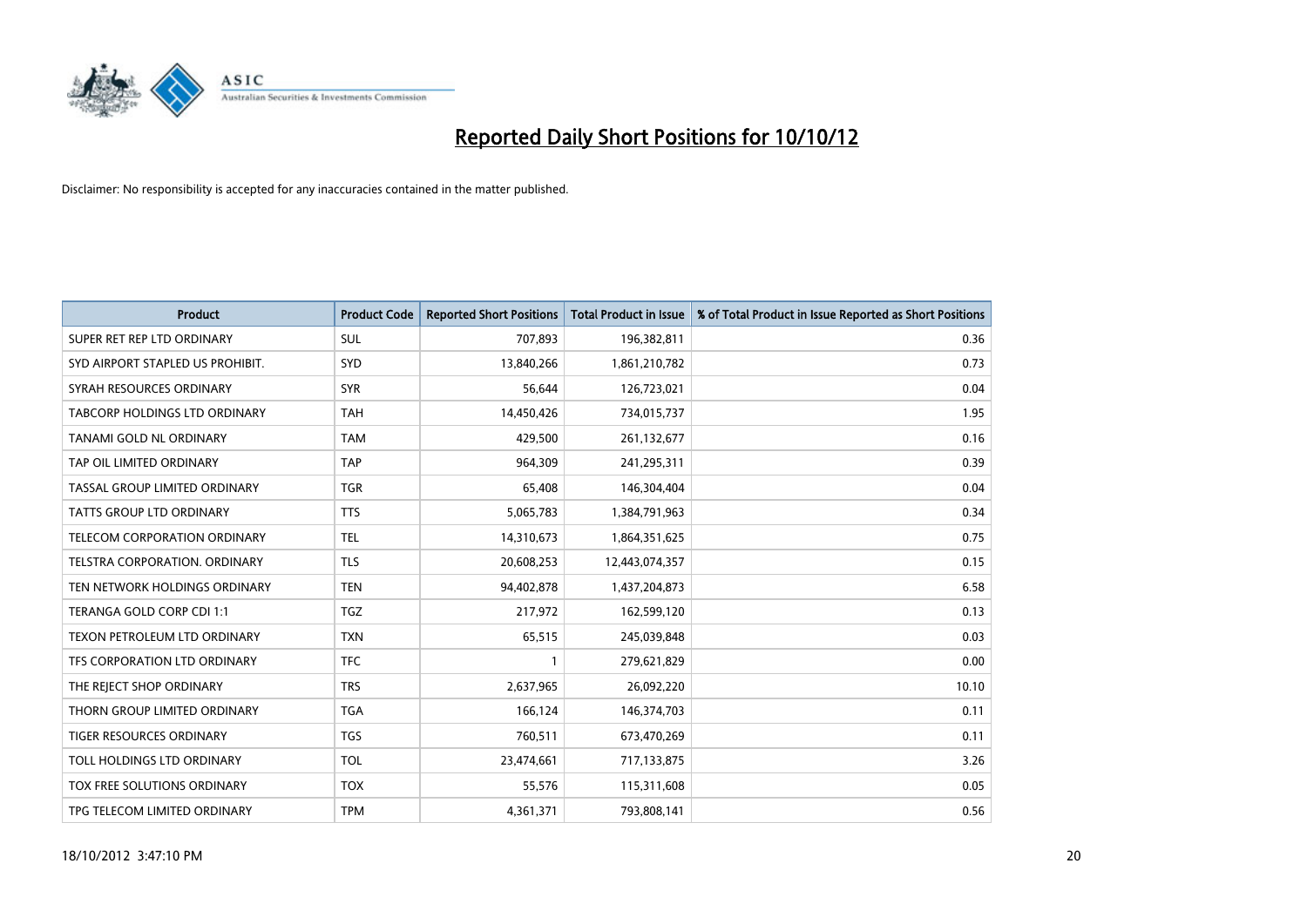

| <b>Product</b>                         | <b>Product Code</b> | <b>Reported Short Positions</b> | <b>Total Product in Issue</b> | % of Total Product in Issue Reported as Short Positions |
|----------------------------------------|---------------------|---------------------------------|-------------------------------|---------------------------------------------------------|
| <b>TRADE ME GROUP ORDINARY</b>         | <b>TME</b>          | 136,733                         | 396,017,568                   | 0.04                                                    |
| TRANSFIELD SERVICES ORDINARY           | <b>TSE</b>          | 7,008,657                       | 512,457,716                   | 1.36                                                    |
| TRANSPACIFIC INDUST, ORDINARY          | <b>TPI</b>          | 4,772,610                       | 1,578,528,702                 | 0.29                                                    |
| TRANSURBAN GROUP TRIPLE STAPLED SEC.   | <b>TCL</b>          | 10,596,856                      | 1,461,665,097                 | 0.71                                                    |
| TREASURY WINE ESTATE ORDINARY          | <b>TWE</b>          | 11,915,389                      | 647,227,144                   | 1.83                                                    |
| TROY RESOURCES LTD ORDINARY            | <b>TRY</b>          | 229,184                         | 90,776,649                    | 0.25                                                    |
| UGL LIMITED ORDINARY                   | UGL                 | 6,179,761                       | 166,315,038                   | 3.74                                                    |
| UNILIFE CORPORATION CDI 6:1            | <b>UNS</b>          | 186,187                         | 253,416,456                   | 0.07                                                    |
| <b>UXC LIMITED ORDINARY</b>            | <b>UXC</b>          | 701.863                         | 307,459,623                   | 0.23                                                    |
| <b>VENTURE MINERALS ORDINARY</b>       | <b>VMS</b>          | 135,674                         | 275,787,870                   | 0.05                                                    |
| VILLAGE ROADSHOW LTD ORDINARY          | <b>VRL</b>          | 14,500                          | 153,256,423                   | 0.01                                                    |
| <b>VIRGIN AUS HLDG LTD ORDINARY</b>    | <b>VAH</b>          | 22,840,711                      | 2,210,197,600                 | 1.05                                                    |
| VITERRA INC CDI 1:1                    | <b>VTA</b>          | 10                              | 68,629,939                    | 0.00                                                    |
| <b>VOCUS COMMS LTD ORDINARY</b>        | <b>VOC</b>          | 58,897                          | 74,776,058                    | 0.08                                                    |
| <b>WATPAC LIMITED ORDINARY</b>         | <b>WTP</b>          | 8,633                           | 184,332,526                   | 0.00                                                    |
| <b>WDS LIMITED ORDINARY</b>            | <b>WDS</b>          | 7                               | 144,740,614                   | 0.00                                                    |
| WEBIET LIMITED ORDINARY                | <b>WEB</b>          | 44,463                          | 71,065,929                    | 0.06                                                    |
| <b>WESFARMERS LIMITED ORDINARY</b>     | <b>WES</b>          | 28,125,015                      | 1,006,585,045                 | 2.80                                                    |
| WESFARMERS LIMITED PARTIALLY PROTECTED | <b>WESN</b>         | 1,212,678                       | 150,553,765                   | 0.81                                                    |
| WESTERN AREAS NL ORDINARY              | <b>WSA</b>          | 13,289,600                      | 179,735,899                   | 7.38                                                    |